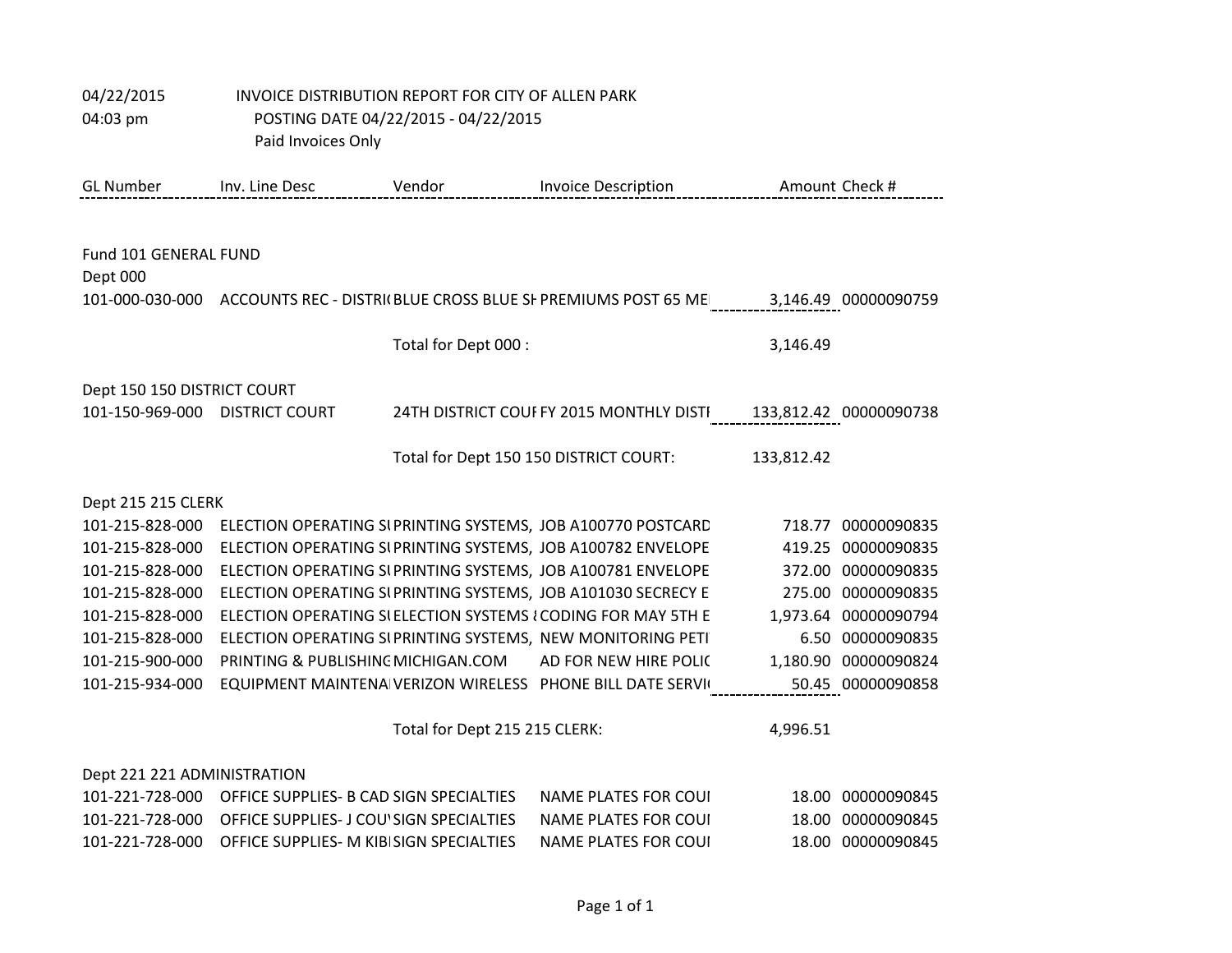| <b>GL</b> Number      | Inv. Line Desc      | Vendor | <b>Invoice Description</b>                                    |           | Amount Check #            |
|-----------------------|---------------------|--------|---------------------------------------------------------------|-----------|---------------------------|
| 101-221-822-100       |                     |        | WEBSITE MAINTENANCE MUNICIPAL WEB SEF WEBSITE MNT /IMAGE C    |           | 320.00 00000090827        |
| 101-221-826-100       | <b>LITIGATION</b>   |        | FAUSONE BOHN, LLP PROF SERV REDEV OF FII                      |           | 733.34 00000090797        |
| 101-221-828-000       |                     |        | LABOR ATTORNEY- EMP SECREST, WARDLE, L PROF SERV THRU 3/31/   | 4,693.00  | 00000090842               |
| 101-221-900-000       |                     |        | PRINTING & PUBLISHING MICHIGAN MUNICIP WEB AD FOR DIR OF HUL  | 92.90     | 00000090865               |
| 101-221-914-000       |                     |        | INSURANCE DEDUCTIBLI MICHIGAN MUNICIP MML POOL MAT TRACEI     | 15,000.00 | 00000090864               |
| 101-221-934-600       |                     |        | SERVER AND NETWORK TOSHIBA FINANCIAL COPIER CHARGES FOR V.    | 79.99     | 00000090855               |
| 101-221-934-600       |                     |        | SERVER AND NETWORK TOSHIBA FINANCIAL COPIER CHARGES FOR V.    | 79.99     | 00000090855               |
| 101-221-934-600       |                     |        | SERVER AND NETWORK TOSHIBA FINANCIAL COPIER CHARGES FOR V.    | 91.15     | 00000090855               |
| 101-221-934-600       |                     |        | SERVER AND NETWORK TOSHIBA FINANCIAL COPIER CHARGES FOR V.    | 98.30     | 00000090855               |
| 101-221-934-600       |                     |        | SERVER AND NETWORK TOSHIBA FINANCIAL COPIER CHARGES FOR V.    | 147.74    | 00000090855               |
| 101-221-934-600       |                     |        | SERVER AND NETWORK TOSHIBA FINANCIAL COPIER CHARGES FOR V.    | 134.19    | 00000090855               |
| 101-221-962-000       |                     |        | MISCELLANEOUS- KIBBY MIDWEST MEDICAL (DOT PHYSICALS PRE-PL/   | 110.00    | 00000090825               |
| 101-221-976-000       | <b>BLOCK GRANTS</b> |        | REFLECTIONS BUILDI REPAIRS MADE PORCH F                       | 2,485.00  | 00000090837               |
| 101-221-976-000       | <b>BLOCK GRANTS</b> |        | <b>COMMUNITY LIVING MARCH 2015 SERVICES</b>                   |           | 459.00 00000090772        |
|                       |                     |        |                                                               |           |                           |
|                       |                     |        | Total for Dept 221 221 ADMINISTRATION:                        | 24,578.60 |                           |
|                       |                     |        |                                                               |           |                           |
| Dept 225 225 ASSESSOR |                     |        |                                                               |           |                           |
| 101-225-728-000       |                     |        | OFFICE SUPPLIES-TRESUIDES MOINES STAMP SUPPLIES FOR DPS, TREA |           | 54.00 00000090775         |
| 101 225 016 000 1     | $\overline{C}$      |        | $PQ(TFD \, SMIET \, COM11 \, DDQF \, CFD1 \, TUD11 \, 2/21/1$ |           | <u>000 NA AAAAAAAA7A0</u> |

|                      | 101 223 726 000 - 01 1102 301 1 2123 111230 1223 111011123 31711111 - 301 1 2123 1 011 211 1121 1 |          |                    |
|----------------------|---------------------------------------------------------------------------------------------------|----------|--------------------|
|                      | 101-225-816-000 PROF. SERV. - OTHER FOSTER SWIFT COLLI PROF SERV THRU 3/31/1                      |          | 880.00 00000090798 |
|                      | 101-225-900-000 PRINTING & PUBLISHING MICHIGAN ASSESSOI WEB AD FOR MICH ASSE                      |          | 75.00 00000090820  |
|                      |                                                                                                   |          |                    |
|                      | Total for Dept 225 225 ASSESSOR:                                                                  | 1,009.00 |                    |
|                      |                                                                                                   |          |                    |
| Dept 230 230 FINANCE |                                                                                                   |          |                    |
|                      |                                                                                                   |          |                    |

# 101-230-963-000 PROFESSIONAL SERVICESPLANTE MORAN PROF SERVICES 3/1-3/31/15 6,844.75 00000090834

Total for Dept 230 230 FINANCE: 6,844.75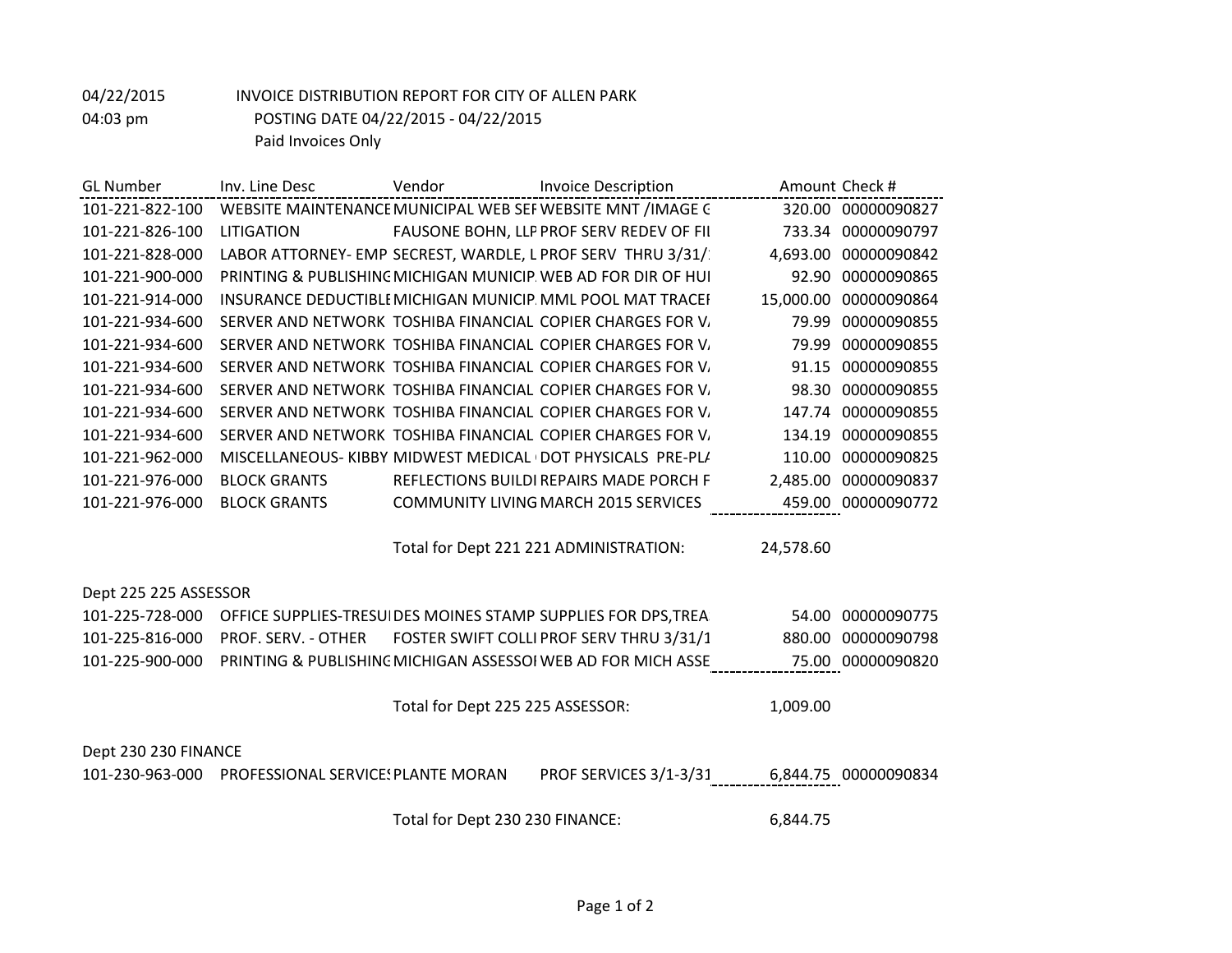| <b>GL</b> Number       | Inv. Line Desc                                            | Vendor                            | <b>Invoice Description</b>                                     | Amount Check # |                        |
|------------------------|-----------------------------------------------------------|-----------------------------------|----------------------------------------------------------------|----------------|------------------------|
| Dept 253 253 TREASURER |                                                           |                                   |                                                                |                |                        |
| 101-253-728-000        |                                                           |                                   | OFFICE SUPPLIES-ASESSI DES MOINES STAMP SUPPLIES FOR DPS, TREA |                | 66.00 00000090775      |
|                        |                                                           |                                   |                                                                |                |                        |
|                        |                                                           | Total for Dept 253 253 TREASURER: |                                                                | 66.00          |                        |
|                        |                                                           |                                   |                                                                |                |                        |
| Dept 263 263 CITY HALL |                                                           |                                   |                                                                |                |                        |
| 101-263-853-000        | TELEPHONE- NEW BALAIAT & T LONG DISTAN LONG DIST SERVICE  |                                   |                                                                |                | 33.86 00000090752      |
| 101-263-853-000        | TELEPHONE- CREDIT ADJAT & T LONG DISTAN LONG DIST SERVICE |                                   |                                                                |                | (3,003.60) 00000090752 |
| 101-263-853-000        | TELEPHONE- PREV BALA AT & T LONG DISTAN LONG DIST SERVICE |                                   |                                                                |                | 3,003.60 00000090752   |
| 101-263-853-000        |                                                           |                                   | TELEPHONE- CITY HALL AT & T LONG DISTAN PHONE SERVICE 03/01-0  |                | 3.10 00000090753       |
| 101-263-853-000        | <b>TELEPHONE- ADM OFFICAT &amp; T</b>                     |                                   | PHONE SERVICE 4/10-5/                                          |                | 1,473.31 00000090749   |
| 101-263-853-000        | <b>TELEPHONE-TREASUREFAT &amp; T</b>                      |                                   | PHONE SERVICE 4/13-5/                                          |                | 23.92 00000090749      |
| 101-263-920-000        | UTILITIES- CITY HALL                                      | DTE ENERGY                        | SERVICE 3/6-4/7/15                                             |                | 2,494.75 00000090790   |
| 101-263-931-000        | <b>BUILDING MAINTENANC SANDY'S SEW-VAC</b>                |                                   | <b>VACUUM REPAIRS</b>                                          |                | 57.92 00000090841      |
| 101-263-931-000        | <b>BUILDING MAINTENANC SANDY'S SEW-VAC</b>                |                                   | <b>VACUUM REPAIRS</b>                                          | 99.95          | 00000090841            |
| 101-263-985-000        | CAPITAL OUTLAY-BUILDI CDW GOVERNMENT 040615/DUANE BATES   |                                   |                                                                | 636.19         | 00000090764            |
| 101-263-985-000        |                                                           |                                   | CAPITAL OUTLAY-BUILDI CDW GOVERNMENT DUANE WIRING 3-20-15      |                | 133.40 00000090764     |
| 101-263-985-000        | CAPITAL OUTLAY-BUILDI HADDIX ELECTRIC                     |                                   | <b>MATERIAL AND LABOR T</b>                                    |                | 4,000.00 00000090803   |

Total for Dept 263 263 CITY HALL: 8,956.40

| Dept 305 305 POLICE DEPARTMENT |                           |                                   |                                        |                       |
|--------------------------------|---------------------------|-----------------------------------|----------------------------------------|-----------------------|
| 101-305-729-000 K-9 SUPPLIES   |                           |                                   | SOUTHPOINTE VETEIVETERINARY SERVICES F | 62.00 00000090847     |
| 101-305-729-000                | K-9 SUPPLIES              | PET SUPPLIES PLUS ANIMAL SUPPLIES |                                        | 49.48 00000090832     |
| 101-305-757-000                | <b>OPERATING SUPPLIES</b> |                                   | IBM CORPORATION AS/400 ALERT SYSTEM S  | 135.00 00000090810    |
| 101-305-761-000                | <b>PRISONER BOARD</b>     |                                   | MIDWEST MEDICAL (PRISONER BLOOD ALCOI  | 75.00 00000090825     |
| 101-305-801-000                | ANIMAL CONTROL            |                                   | CITY OF WYANDOTTIDOWNRIVER CENTRAL D   | 37,698.63 00000090767 |
| 101-305-801-000                | ANIMAL CONTROL            |                                   | CITY OF WYANDOTTIDOWNRIVER ANIMAL CC   | 15,125.48 00000090768 |
| 101-305-805-000                | VEHICLE TOWING            | <b>CITY TOWING</b>                | 79 VEH TOWED BY POLIC                  | 7,245.00 00000090769  |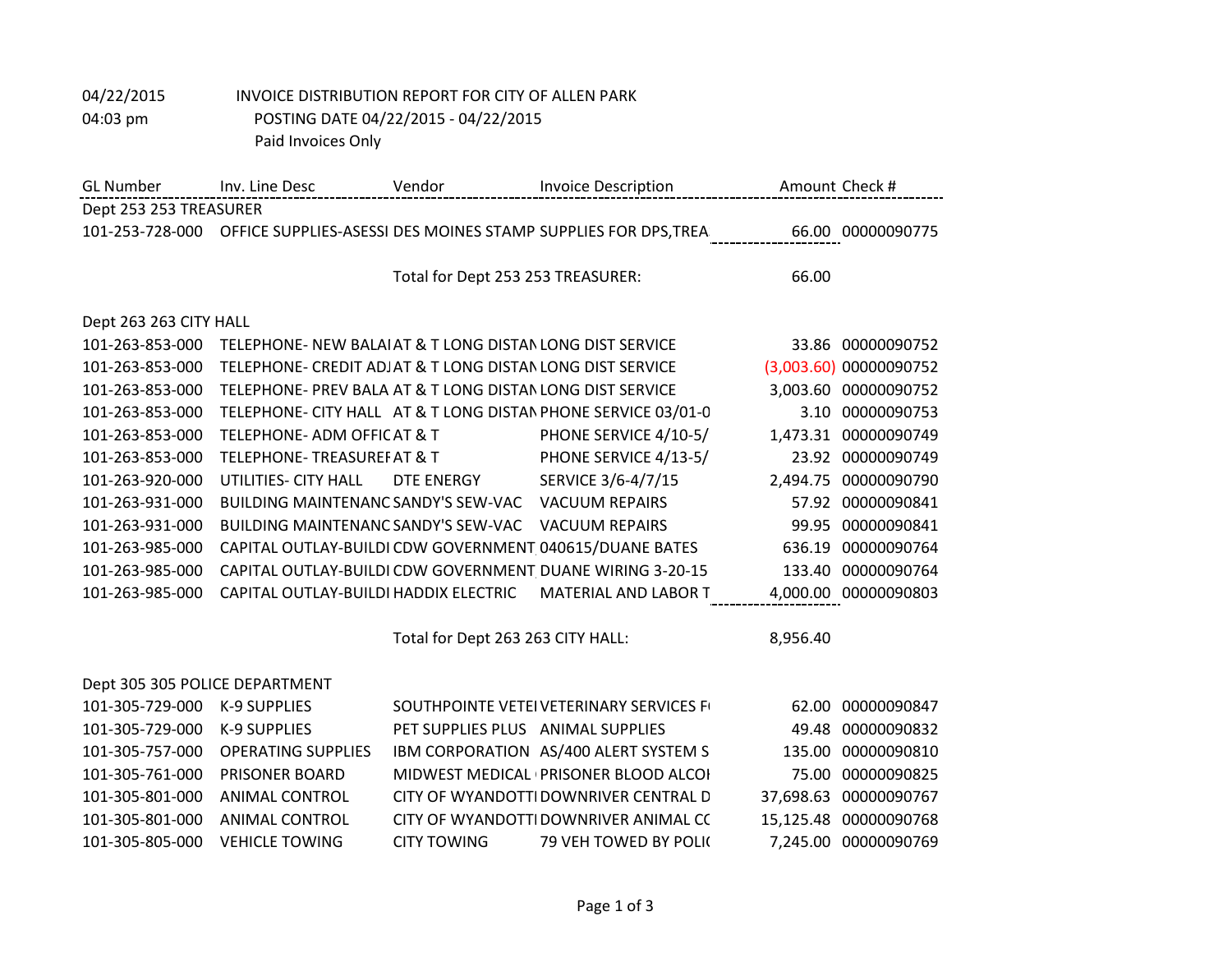| <b>PHONE BILL DATE SERVICE</b><br>101-305-853-000<br><b>VERIZON WIRELESS</b><br>28.29 00000090858<br><b>TELEPHONE</b><br>AT & T LONG DISTAN PHONE SERVICE 3/2-3/3<br>101-305-853-000<br><b>TELEPHONE-POLICE</b><br>00000090753<br>16.41<br>PHONE SERVICE 4/10-5/<br>101-305-853-000<br>TELEPHONE- POLICE FAX AT & T<br>00000090749<br>1.155.27<br>ELECTRICAL RECEPTICAL<br>00000090803<br>101-305-931-000<br>BUILDING MAINTENANC HADDIX ELECTRIC<br>135.00<br>101-305-931-000<br>BUILDING MAINTENANC ADVANTAGE PEST C(RAT SERVICE MARCH 20)<br>00000090745<br>400.00<br>EQUIPMENT MAINTENA ABLE COPIER SERVIC CHIEFS OFFICE COPIER R<br>101-305-934-000<br>00000090741<br>110.00<br>EQUIPMENT MAINTENA ABLE COPIER SERVIC COPIER REPAIR CHIEFS C<br>00000090741<br>101-305-934-000<br>425.00<br>101-305-939-000<br>VEHICLE MAINTENANCE CLASSIC AUTO WASH SERVICES FOR MONTH C<br>323.70 00000090770<br>101-305-939-000<br>VEHICLE MAINTENANCE CLASSIC AUTO WASH SERVICES FOR MONTH C<br>11.70 00000090770<br>101-305-939-000<br><b>VEHICLE MAINTENANCE GRAINGER</b><br>296.20 00000090802<br><b>PARTS</b><br>PACC/PAAM<br><b>MEMBERSHIP &amp; DUES</b><br>101-305-958-000<br><b>SUBSCRIPTION RENEWA</b><br>00000090830<br>100.00<br>101-305-962-000<br><b>MISCELLANEOUS</b><br>T-MOBILE USA INC<br>TEXT MESSAGE RETRIEV.<br>00000090851<br>50.00 | <b>GL Number</b> | Inv. Line Desc | Vendor | <b>Invoice Description</b> | Amount Check # |
|--------------------------------------------------------------------------------------------------------------------------------------------------------------------------------------------------------------------------------------------------------------------------------------------------------------------------------------------------------------------------------------------------------------------------------------------------------------------------------------------------------------------------------------------------------------------------------------------------------------------------------------------------------------------------------------------------------------------------------------------------------------------------------------------------------------------------------------------------------------------------------------------------------------------------------------------------------------------------------------------------------------------------------------------------------------------------------------------------------------------------------------------------------------------------------------------------------------------------------------------------------------------------------------------------------------------------------------------------|------------------|----------------|--------|----------------------------|----------------|
|                                                                                                                                                                                                                                                                                                                                                                                                                                                                                                                                                                                                                                                                                                                                                                                                                                                                                                                                                                                                                                                                                                                                                                                                                                                                                                                                                  |                  |                |        |                            |                |
|                                                                                                                                                                                                                                                                                                                                                                                                                                                                                                                                                                                                                                                                                                                                                                                                                                                                                                                                                                                                                                                                                                                                                                                                                                                                                                                                                  |                  |                |        |                            |                |
|                                                                                                                                                                                                                                                                                                                                                                                                                                                                                                                                                                                                                                                                                                                                                                                                                                                                                                                                                                                                                                                                                                                                                                                                                                                                                                                                                  |                  |                |        |                            |                |
|                                                                                                                                                                                                                                                                                                                                                                                                                                                                                                                                                                                                                                                                                                                                                                                                                                                                                                                                                                                                                                                                                                                                                                                                                                                                                                                                                  |                  |                |        |                            |                |
|                                                                                                                                                                                                                                                                                                                                                                                                                                                                                                                                                                                                                                                                                                                                                                                                                                                                                                                                                                                                                                                                                                                                                                                                                                                                                                                                                  |                  |                |        |                            |                |
|                                                                                                                                                                                                                                                                                                                                                                                                                                                                                                                                                                                                                                                                                                                                                                                                                                                                                                                                                                                                                                                                                                                                                                                                                                                                                                                                                  |                  |                |        |                            |                |
|                                                                                                                                                                                                                                                                                                                                                                                                                                                                                                                                                                                                                                                                                                                                                                                                                                                                                                                                                                                                                                                                                                                                                                                                                                                                                                                                                  |                  |                |        |                            |                |
|                                                                                                                                                                                                                                                                                                                                                                                                                                                                                                                                                                                                                                                                                                                                                                                                                                                                                                                                                                                                                                                                                                                                                                                                                                                                                                                                                  |                  |                |        |                            |                |
|                                                                                                                                                                                                                                                                                                                                                                                                                                                                                                                                                                                                                                                                                                                                                                                                                                                                                                                                                                                                                                                                                                                                                                                                                                                                                                                                                  |                  |                |        |                            |                |
|                                                                                                                                                                                                                                                                                                                                                                                                                                                                                                                                                                                                                                                                                                                                                                                                                                                                                                                                                                                                                                                                                                                                                                                                                                                                                                                                                  |                  |                |        |                            |                |
|                                                                                                                                                                                                                                                                                                                                                                                                                                                                                                                                                                                                                                                                                                                                                                                                                                                                                                                                                                                                                                                                                                                                                                                                                                                                                                                                                  |                  |                |        |                            |                |
|                                                                                                                                                                                                                                                                                                                                                                                                                                                                                                                                                                                                                                                                                                                                                                                                                                                                                                                                                                                                                                                                                                                                                                                                                                                                                                                                                  |                  |                |        |                            |                |

Total for Dept 305 305 POLICE DEPARTMENT: 63,442.16

| Dept 340 340 FIRE DEPARTMENT |
|------------------------------|
|------------------------------|

| 101-340-757-000 | <b>OPERATING SUPPLIES</b> |                                               | ACUITY SPECIALTY PICLEANING SUPPLIES    |        | 240.56 00000090743   |
|-----------------|---------------------------|-----------------------------------------------|-----------------------------------------|--------|----------------------|
| 101-340-757-500 | <b>RESCUE SUPPLIES</b>    |                                               | BAKER'S GAS & WELIOXYGEN CYLINDER RENT  |        | 103.55 00000090755   |
| 101-340-757-500 | <b>RESCUE SUPPLIES</b>    |                                               | BAKER'S GAS & WELIOXYGEN CYLINDER RENT  |        | 113.26 00000090755   |
| 101-340-757-500 | <b>RESCUE SUPPLIES</b>    |                                               | BAKER'S GAS & WELIOXYGEN FOR EMS USE    |        | 102.84 00000090755   |
| 101-340-757-500 | <b>RESCUE SUPPLIES</b>    | <b>J &amp; B MEDICAL SUPP RESCUE SUPPLIES</b> |                                         | 896.43 | 00000090812          |
| 101-340-757-500 | <b>RESCUE SUPPLIES</b>    | J & B MEDICAL SUPP RESCUE SUPPLIES            |                                         |        | 5.68 00000090812     |
| 101-340-805-000 | AMBULANCE BILLING         |                                               | HEALTH ALLIANCE PI REFUND TO OVERPMT C  |        | 9.65 00000090806     |
| 101-340-805-000 | AMBULANCE BILLING         |                                               | ACCUMED BILLING II MARCH 2015 BILLING   |        | 4,281.44 00000090742 |
| 101-340-805-000 | AMBULANCE BILLING         |                                               | ACCUMED BILLING II CF-19 TOUGHBOOK      |        | 2,939.49 00000090742 |
| 101-340-835-000 | PHYSICALS- O RILEY        |                                               | MIDWEST MEDICAL (DOT PHYSICALS PRE-PL/  |        | 65.00 00000090825    |
| 101-340-853-000 | <b>TELEPHONE</b>          |                                               | VERIZON WIRELESS PHONE BILL DATE SERVIC |        | 50.45 00000090858    |
| 101-340-853-000 | <b>TELEPHONE</b>          |                                               | VERIZON WIRELESS PHONE BILL DATE SERVIC |        | 50.45 00000090858    |
| 101-340-920-000 | <b>UTILITIES-FIRE</b>     | DTE ENERGY                                    | SERVICE 3/6-4/7/15                      |        | 2,450.66 00000090790 |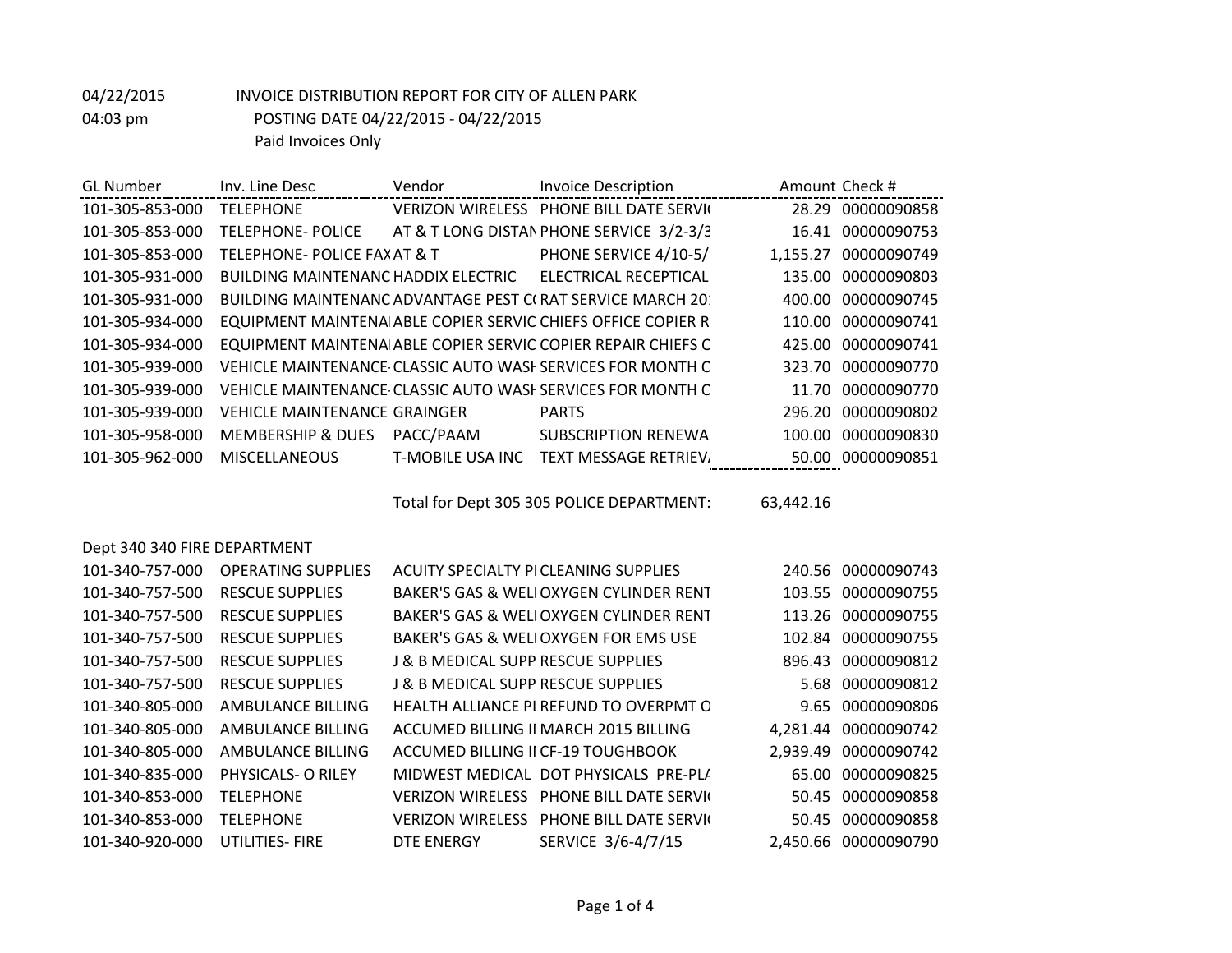| <b>GL Number</b> | Inv. Line Desc                                        | Vendor            | <b>Invoice Description</b>                                   |        | Amount Check #       |
|------------------|-------------------------------------------------------|-------------------|--------------------------------------------------------------|--------|----------------------|
| 101-340-920-000  | UTILITIES- FIRE DEPT                                  | <b>DTE ENERGY</b> | SERVICE 3/6-4/7/15                                           |        | 1,972.30 00000090786 |
| 101-340-931-000  | <b>BUILDING MAINTENANC LOWE'S</b>                     |                   | SUPPLIES FOR MONTH C                                         |        | 8.16 00000090818     |
| 101-340-931-000  | <b>BUILDING MAINTENANC LOWE'S</b>                     |                   | SUPPLIES FOR MONTH C                                         | 56.94  | 00000090818          |
| 101-340-934-000  |                                                       |                   | EQUIPMENT MAINTENA KENCO FIRE EQUIPM SERVICE CALL FOR FIRE E | 45.00  | 00000090815          |
| 101-340-939-000  | VEHICLE MAINTENANCE BAKER'S GAS & WELICYLINDER RENTAL |                   |                                                              | 19.45  | 00000090755          |
| 101-340-939-000  | <b>VEHICLE MAINTENANCE SAFETY-KLEEN</b>               |                   | <b>MULTI USE PARTS CLEAN</b>                                 |        | 64.55 00000090840    |
| 101-340-958-000  | MEMBERSHIP & DUES                                     |                   | STATE OF MICHIGAN ANNUAL LISC APP RENEY                      | 200.00 | 00000090848          |
| 101-340-958-000  | MEMBERSHIP & DUES                                     |                   | HEALTH EMERGENC\2015 PHARMACY PART S                         | 150.00 | 00000090807          |
| 101-340-960-000  | EDUCATION & TRAININ- DST INDUSTRIES                   |                   | 2 BRAND NEW FORD VEI                                         | 700.00 | 00000090781          |
| 101-340-960-000  | EDUCATION & TRAINING EDWARD CANN                      |                   | <b>COSTS RELATED TO FIRE</b>                                 |        | 45.00 00000090792    |

Total for Dept 340 340 FIRE DEPARTMENT: 14,570.86

#### Dept 445 445 DEPARTMENT OF PUBLIC SERVICE

| 101-445-757-000 | <b>OPERATING SUPPLIES</b>          | LOWE'S                         | SUPPLIES FOR MONTH C                     | 66.05     | 00000090818        |
|-----------------|------------------------------------|--------------------------------|------------------------------------------|-----------|--------------------|
| 101-445-757-000 | <b>OPERATING SUPPLIES</b>          | LOWE'S                         | SUPPLIES FOR MONTH C                     |           | 49.24 00000090818  |
| 101-445-757-000 | <b>OPERATING SUPPLIES</b>          | LOWE'S                         | SUPPLIES FOR MONTH C                     | 265.00    | 00000090818        |
| 101-445-757-000 | <b>OPERATING SUPPLIES</b>          | R.E.S.C.O. INC                 | REPAIR PARTS TIRE MAC                    | 135.75    | 00000090836        |
| 101-445-757-000 | <b>OPERATING SUPPLIES</b>          | <b>GLENDALE AUTO VAI PARTS</b> |                                          | 89.99     | 00000090799        |
| 101-445-853-000 | <b>TELEPHONE</b>                   |                                | VERIZON WIRELESS PHONE BILL DATE SERVIC  | 50.70     | 00000090858        |
| 101-445-853-000 | <b>TELEPHONE- DPS</b>              |                                | AT & T LONG DISTAN PHONE SERVICE 2/3-4/1 | 0.39      | 00000090753        |
| 101-445-853-000 | <b>TELEPHONE- DPS</b>              |                                | AT & T LONG DISTAN PHONE SERVICE 2/3-4/1 |           | 1.11 00000090753   |
| 101-445-853-000 | <b>TELEPHONE- GARAGE</b>           | AT & T                         | PHONE SERVICE 4/10-5/                    | 29.92     | 00000090749        |
| 101-445-920-000 | UTILITIES- GARAGE                  | DTE ENERGY                     | SERVICE 3/6-4/7/15                       |           | 644.18 00000090790 |
| 101-445-920-000 | UTILITIES-16860 SOUTH DTE ENERGY   |                                | SERVICE 3/6-4/7/15                       | 784.10    | 00000090786        |
| 101-445-920-000 | UTILITIES- 10777 PELHAI DTE ENERGY |                                | SERVICE 3/6-4/7/15                       |           | 29.28 00000090786  |
| 101-445-926-000 | STREET LIGHTING- TRAFIDTE ENERGY   |                                | SERVICE 3/1-3/31/15                      | 32,467.92 | 00000090789        |
| 101-445-926-000 | STREET LIGHTING- 1584: DTE ENERGY  |                                | SERVICE 3/7-4/7/15                       |           | 350.76 00000090789 |
| 101-445-926-000 | STREET LIGHTING- 1570. DTE ENERGY  |                                | SERVICE 3/10-4/6/15                      | 274.26    | 00000090789        |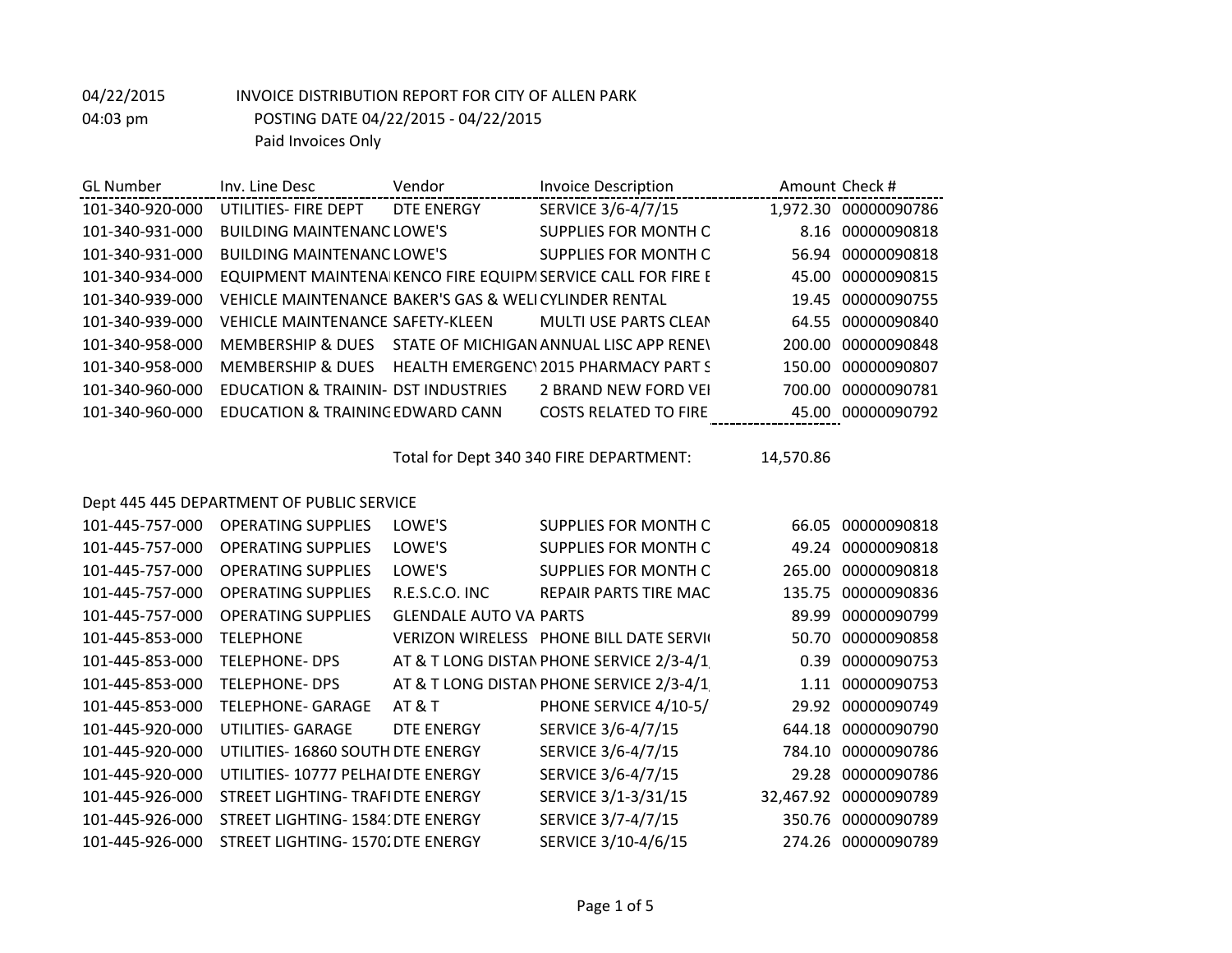| <b>GL Number</b> | Inv. Line Desc                                        | Vendor     | <b>Invoice Description</b>                                   |        | Amount Check #     |
|------------------|-------------------------------------------------------|------------|--------------------------------------------------------------|--------|--------------------|
| 101-445-926-000  | STREET LIGHTING- 1586(DTE ENERGY                      |            | SERVICE 3/10-4/6/15                                          |        | 290.82 00000090789 |
| 101-445-926-000  | <b>STREET LIGHTING</b>                                | DTE ENERGY | SERVICE 2/27-3/27/15                                         |        | 242.54 00000090789 |
| 101-445-926-000  | STREET LIGHTING- ECOR DTE ENERGY                      |            | SERVICE 3/6-4/7/15                                           |        | 129.62 00000090786 |
| 101-445-931-000  |                                                       |            | BUILDING MAINTENANC ADVANCE AP STAFFIITEMP SERV 3/30-4/5/15  |        | 462.51 00000090744 |
| 101-445-931-000  |                                                       |            | BUILDING MAINTENANC ADVANCE AP STAFFIITEMP SERV 3/23-3/29/1  |        | 479.80 00000090744 |
| 101-445-931-000  |                                                       |            | BUILDING MAINTENANC ADVANCE AP STAFFIITEMP SERV 3/16-3/22/1  | 449.54 | 00000090744        |
| 101-445-931-000  | <b>BUILDING MAINTENANC HADDIX ELECTRIC</b>            |            | <b>GROUND INSTALL FOR D</b>                                  | 125.00 | 00000090803        |
| 101-445-931-000  | BUILDING MAINTENANCA & B LOCKSMITH                    |            | <b>SUPPLIES - KEYS</b>                                       | 321.00 | 00000090740        |
| 101-445-939-000  |                                                       |            | VEHICLE MAINTENANCE GLOBAL TELEMATIC: GPS DPS VEHICLES MON   | 250.00 | 00000090800        |
| 101-445-939-000  |                                                       |            | VEHICLE MAINTENANCE GLOBAL TELEMATIC GPS DPS VEHICLES MON    |        | 41.66 00000090800  |
| 101-445-939-000  | <b>VEHICLE MAINTENANCE GRAINGER</b>                   |            | <b>PARTS</b>                                                 | 63.00  | 00000090802        |
| 101-445-939-000  | <b>VEHICLE MAINTENANCE GRAINGER</b>                   |            | <b>PARTS</b>                                                 | 90.00  | 00000090802        |
| 101-445-939-000  | VEHICLE MAINTENANCE GLENDALE AUTO VALPARTS SENSOR     |            |                                                              | 75.49  | 00000090799        |
| 101-445-939-000  | VEHICLE MAINTENANCE BAKER'S GAS & WELICYLINDER RENTAL |            |                                                              | 19.45  | 00000090755        |
| 101-445-939-000  | VEHICLE MAINTENANCE BELLE TIRE DISTRIBU REPAIRS       |            |                                                              | 30.00  | 00000090756        |
| 101-445-939-000  | VEHICLE MAINTENANCE SAFETY-KLEEN                      |            | MULTI USE PARTS CLEAN                                        | 64.55  | 00000090840        |
| 101-445-962-000  | <b>MISCELLANEOUS</b>                                  |            | COMPREHENSIVE TE DOT UDS & BAT -D DESC                       | 124.00 | 00000090773        |
| 101-445-962-000  |                                                       |            | MISC- DESCHAMPS, DOH MIDWEST MEDICAL I DOT PHYSICALS PRE-PL/ | 350.00 | 00000090825        |
| 101-445-962-000  | <b>MISCELLANEOUS</b>                                  |            | MICHIGAN MUNICIP. WEB AD FOR DIR OF PUI                      |        | 134.50 00000090865 |
|                  |                                                       |            |                                                              |        |                    |

Total for Dept 445 445 DEPARTMENT OF PUB 38,982.13

| Dept 707 707 PARKS & REC      |                                             |                 |                          |                    |
|-------------------------------|---------------------------------------------|-----------------|--------------------------|--------------------|
| 101-707-784-000 PARK SERVICES |                                             | A & B LOCKSMITH | <b>KEY FOR PARK SERV</b> | 139.50 00000090740 |
| 101-707-784-000               | <b>PARK SERVICES</b>                        | A & B LOCKSMITH | KEYS QTY OF 13 PARK /R   | 26.00 00000090740  |
|                               | 101-707-853-000 TELEPHONE- 6615 ROOS AT & T |                 | PHONE SERVICE 4/4-5/3    | 22.33 00000090749  |
|                               | 101-707-853-000 TELEPHONE- ARENA OFF AT & T |                 | PHONE SERVICE 4/10-5/    | 45.31 00000090749  |
| 101-707-920-000               | UTILITIES- CHAS BROWN DTE ENERGY            |                 | SERVICE 3/6-4/7/15       | 318.77 00000090790 |
| 101-707-920-000               | UTILITIES- PARKS                            | DTE ENERGY      | SERVICE 3/9-4/7/15       | 60.21 00000090790  |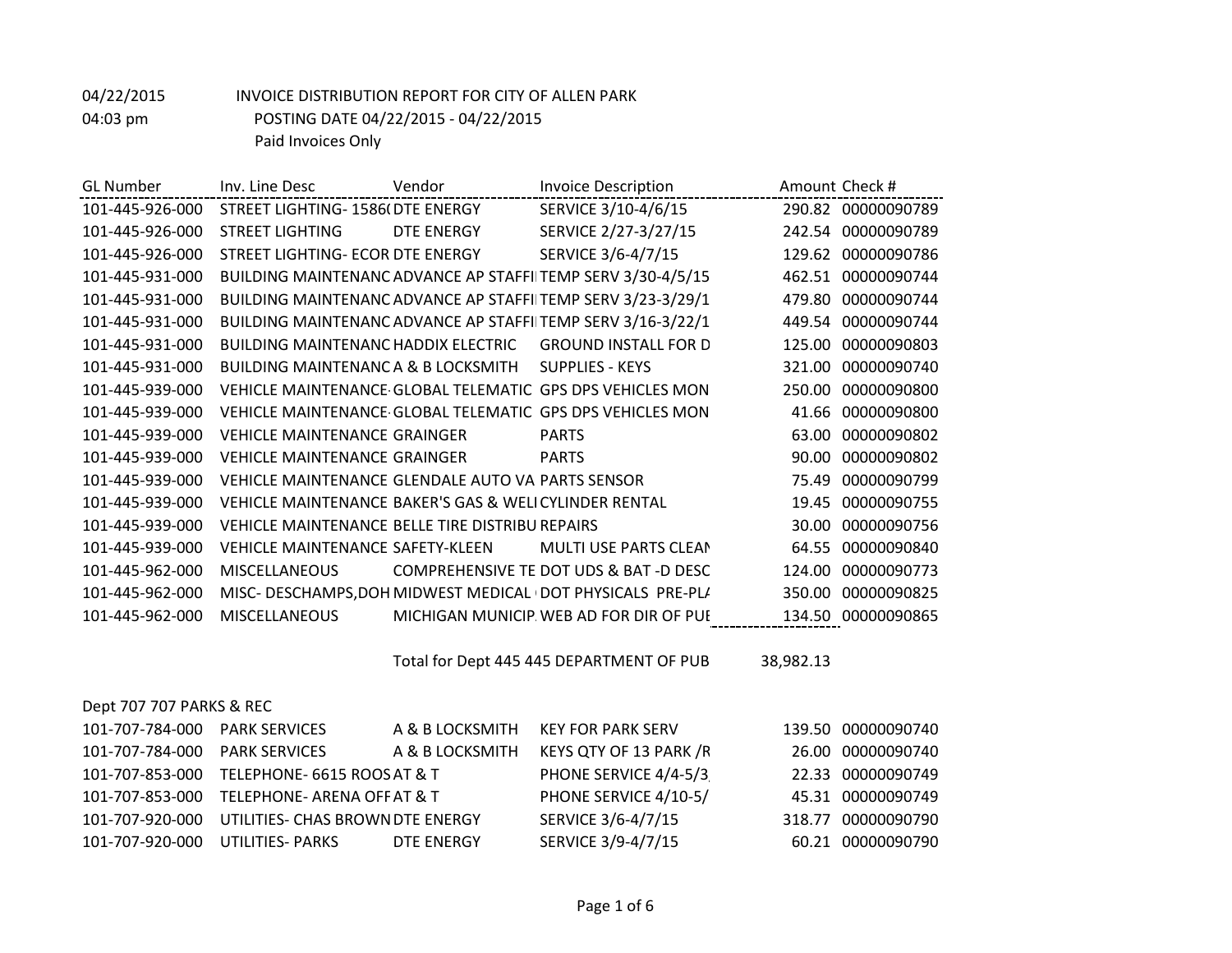| <b>GL Number</b>              | Inv. Line Desc                                        | Vendor                              | <b>Invoice Description</b>                                   |        | Amount Check #        |
|-------------------------------|-------------------------------------------------------|-------------------------------------|--------------------------------------------------------------|--------|-----------------------|
| 101-707-920-000               | <b>UTILITIES</b>                                      | <b>DTE ENERGY</b>                   | SERVICE 2/5-3/6/15                                           |        | 74.98 00000090786     |
| 101-707-920-000               | UTILITIES- CHAMPS PARI DTE ENERGY                     |                                     | SERVICE 3/6-4/7/15                                           |        | 29.28 00000090786     |
| 101-707-920-000               | UTILITIES-P&R                                         | DTE ENERGY                          | SERVICE 3/6-4/7/15                                           |        | 35.36 00000090786     |
| 101-707-920-000               | UTILITIES- CUNNINGHAN DTE ENERGY                      |                                     | SERVICE 3/6-4/7/15                                           |        | 31.70 00000090786     |
| 101-707-920-000               | UTILITIES- CHAMPAIGN I DTE ENERGY                     |                                     | SERVICE 3/6-4/7/15                                           |        | 33.64 00000090786     |
| 101-707-920-000               | UTILITIES- RIEL PARK                                  | <b>DTE ENERGY</b>                   | SERVICE 3/6-4/7/15                                           |        | 30.17 00000090786     |
| 101-707-939-000               | VEHICLE MAINTENANCE BAKER'S GAS & WELICYLINDER RENTAL |                                     |                                                              | 19.45  | 00000090755           |
| 101-707-939-000               | <b>VEHICLE MAINTENANCE SAFETY-KLEEN</b>               |                                     | MULTI USE PARTS CLEAN                                        |        | 64.55 00000090840     |
|                               |                                                       |                                     |                                                              |        |                       |
|                               |                                                       | Total for Dept 707 707 PARKS & REC: |                                                              | 931.25 |                       |
|                               |                                                       |                                     |                                                              |        |                       |
| Dept 751 751 COMMUNITY CENTER |                                                       |                                     |                                                              |        |                       |
| 101-751-757-000               | <b>OPERATING SUPPLIES</b>                             | <b>GORDON FOOD SERVSUPPLIES</b>     |                                                              |        | 26.31 00000090801     |
| 101-751-757-000               | <b>OPERATING SUPPLIES</b>                             | <b>GORDON FOOD SER\ SUPPLIES</b>    |                                                              |        | 52.62 00000090801     |
| 101-751-757-000               | <b>OPERATING SUPPLIES</b>                             | <b>GORDON FOOD SERVSUPPLIES</b>     |                                                              |        | 195.62 00000090801    |
| 101-751-757-000               | <b>OPERATING SUPPLIES</b>                             |                                     | PICKLEBALL PADDLE! PICKLEBALL FOR COMM                       |        | 60.95 00000090833     |
| 101-751-757-000               | <b>OPERATING SUPPLIES</b>                             | SYSCO DETROIT LLC SUPPLIES          |                                                              | 147.59 | 00000090850           |
| 101-751-757-000               | <b>OPERATING SUPPLIES</b>                             | HAWKINS, PAT                        | <b>REIMBURSEMENT FOR B</b>                                   |        | 9.85 00000090805      |
| 101-751-757-000               | <b>OPERATING SUPPLIES</b>                             | PEPSI COLA                          | <b>SUPPLIES</b>                                              | 248.40 | 00000090831           |
| 101-751-920-000               | <b>UTILITIES</b>                                      | <b>DIRECTV</b>                      | <b>APRIL &amp; MAY CABLE SER</b>                             | 90.99  | 00000090778           |
| 101-751-920-000               | UTILITIES- CIVIC ARENA DTE ENERGY                     |                                     | SERVICE 3/6-4/7/15                                           |        | 19,945.56 00000090790 |
| 101-751-931-000               | <b>BUILDING MAINTENANC NETWORK SERVICES SUPPLIES</b>  |                                     |                                                              |        | 105.72 00000090828    |
| 101-751-934-000               |                                                       |                                     | EQUIPMENT MAINTENA ELITE LABORATORIES APRIL WATER TREATMEI   |        | 200.00 00000090795    |
| 101-751-934-000               |                                                       |                                     | EQUIPMENT MAINTENA SERV-ICE REFRIGERA SERV CALL INSTALL EMT  |        | 1,037.64 00000090844  |
| 101-751-934-000               |                                                       |                                     | EQUIPMENT MAINTENA SERV-ICE REFRIGERA SERV CALL INSTALL BELT |        | 475.00 00000090844    |
| 101-751-934-000               | EQUIPMENT MAINTENA DSM SAW & KNIFE LIBLADE SHARPENING |                                     |                                                              |        | 23.00 00000090780     |
|                               |                                                       |                                     |                                                              |        |                       |

Total for Dept 751 751 COMMUNITY CENTER: 22,619.25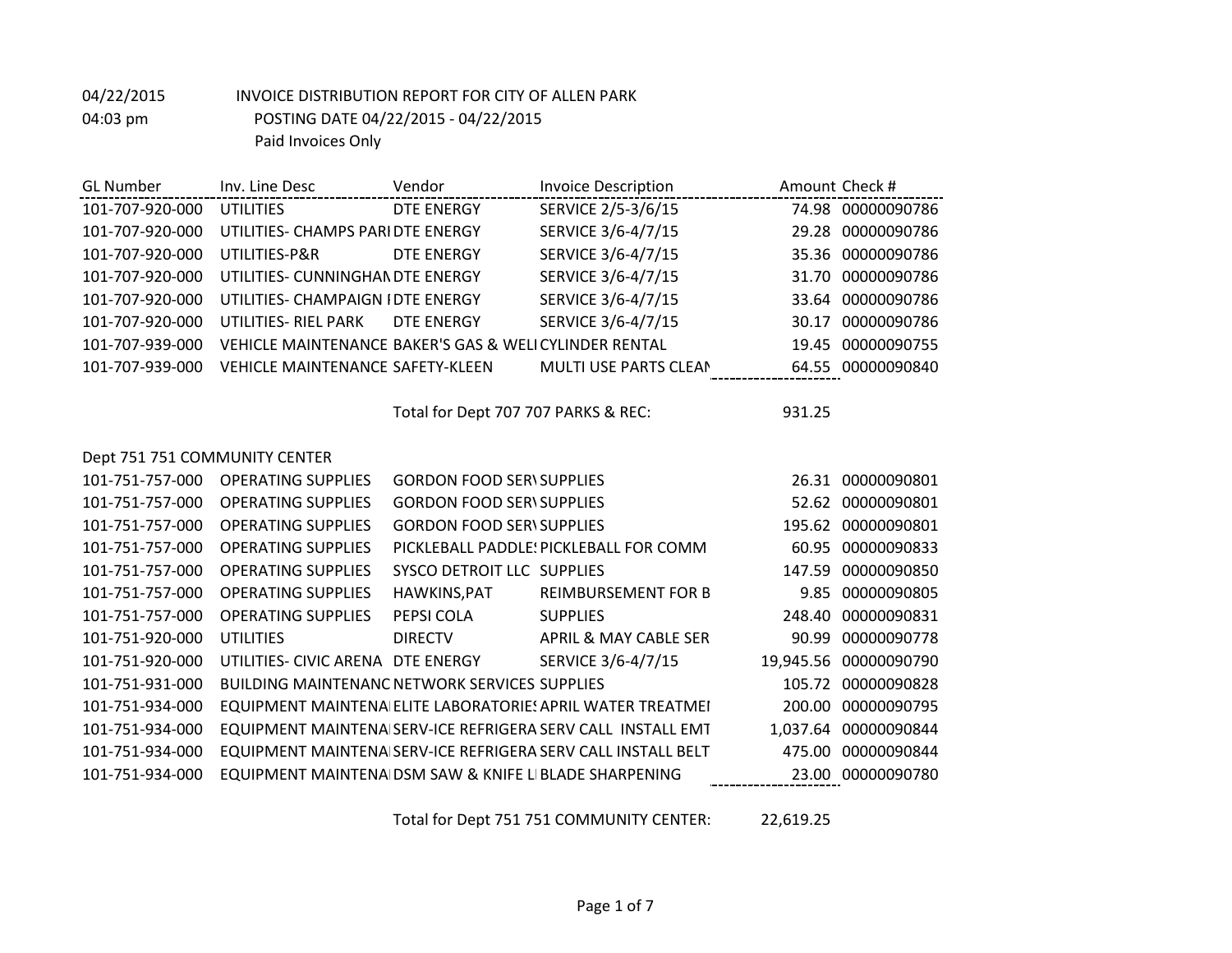| <b>GL Number</b>                                            | Inv. Line Desc                     | Vendor                           | <b>Invoice Description</b>                                                                      |            | Amount Check #       |
|-------------------------------------------------------------|------------------------------------|----------------------------------|-------------------------------------------------------------------------------------------------|------------|----------------------|
| Dept 864 864 RETIREE HEALTHCARE                             |                                    |                                  |                                                                                                 |            |                      |
| 101-864-716-000                                             | MEDICAL                            |                                  | BLUE CROSS BLUE SF PREMIUMS POST 65 ME 76,488.27 00000090759                                    |            |                      |
|                                                             |                                    |                                  | Total for Dept 864 864 RETIREE HEALTHCARE                                                       | 76,488.27  |                      |
|                                                             |                                    | Total for Fund 101 GENERAL FUND: |                                                                                                 | 400,444.09 |                      |
| Fund 202 MAJOR STREET FUND<br>Dept 475 475 TRAFFIC SERVICES |                                    |                                  |                                                                                                 |            |                      |
|                                                             |                                    |                                  | 202-475-703-050 INTERFUND LABOR/EQU MICHIGAN DEPT. OF SIGNAL ENERGY 10/1-1.                     |            | 167.75 00000090822   |
|                                                             |                                    |                                  | 202-475-801-210 PROF'L SERVICES - WAYN WAYNE COUNTY - A(WO 79676 10/14-01/15 157.32 00000090861 |            |                      |
|                                                             |                                    |                                  | Total for Dept 475 475 TRAFFIC SERVICES:                                                        | 325.07     |                      |
| Dept 478 WINTER MAINTENANCE                                 |                                    |                                  |                                                                                                 |            |                      |
|                                                             | 202-478-757-000 OPERATING SUPPLIES | DETROIT SALT COMF SUPPLIES       |                                                                                                 |            | 1,213.79 00000090776 |
|                                                             |                                    |                                  | Total for Dept 478 WINTER MAINTENANCE:                                                          | 1,213.79   |                      |
| Dept 479 PRESERVATION - STREETS                             |                                    |                                  |                                                                                                 |            |                      |
|                                                             | 202-479-801-205 PROF'L SERVICES -  |                                  | WAYNE COUNTY - ACTRAFFICE SIGNAL MNT 2                                                          |            | 407.81 00000090867   |
|                                                             |                                    |                                  | Total for Dept 479 PRESERVATION - STREETS:                                                      | 407.81     |                      |
| Dept 505 CONSTRUCTION - STREETS                             |                                    |                                  | 202-505-805-000 I-94 VARIOUS MISC. PRC MICHIGAN DEPT. OF PROJ FINAL SETTLEMENT                  |            | 36.71 00000090821    |
|                                                             |                                    |                                  | Total for Dept 505 CONSTRUCTION - STREETS                                                       | 36.71      |                      |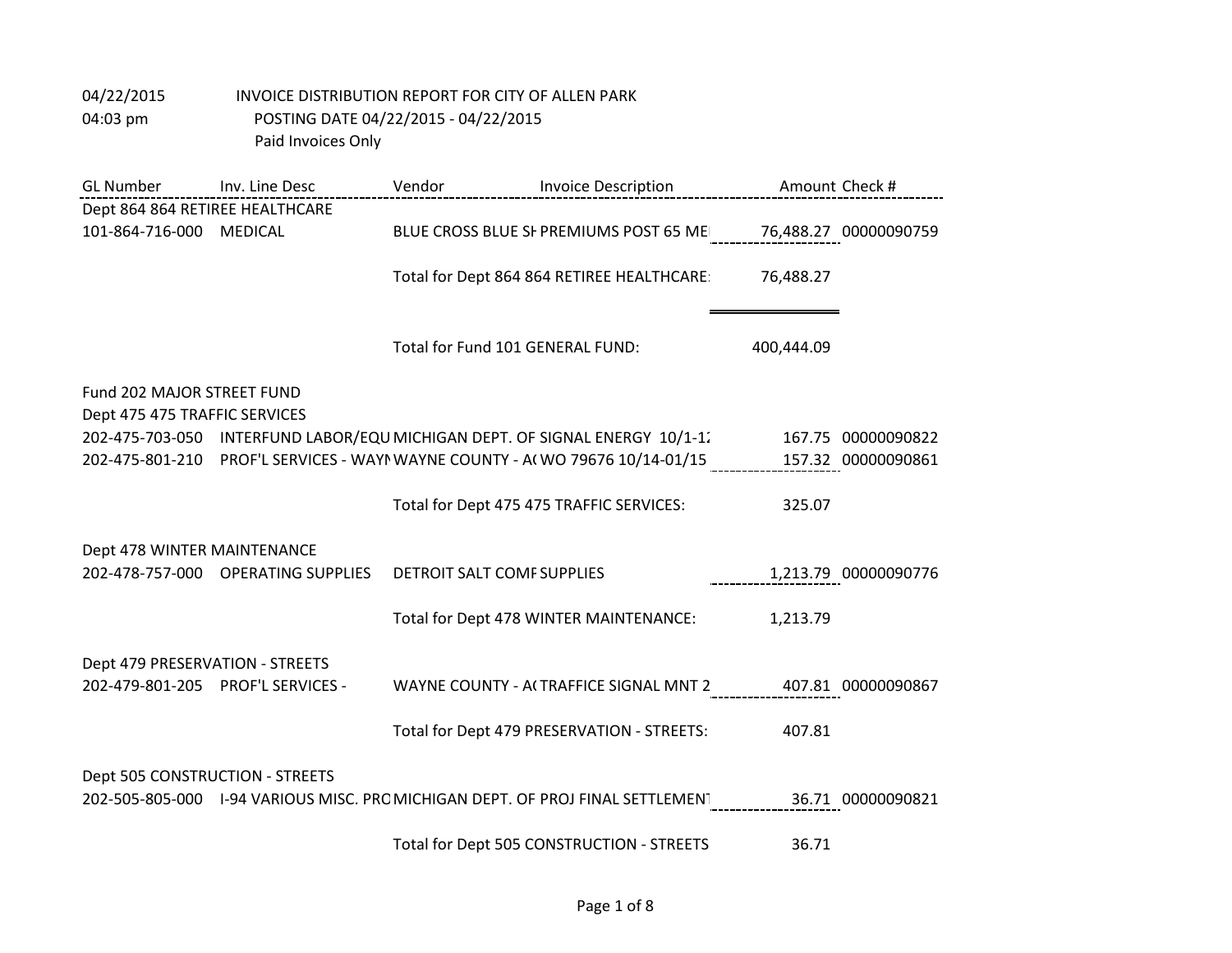| 04/22/2015         | INVOICE DISTRIBUTION REPORT FOR CITY OF ALLEN PARK |
|--------------------|----------------------------------------------------|
| $04:03 \text{ pm}$ | POSTING DATE 04/22/2015 - 04/22/2015               |
|                    | Paid Invoices Only                                 |

| <b>GL Number</b>                                            | Inv. Line Desc                                 | Vendor<br><b>Invoice Description</b> |                                                                                    |          | Amount Check #                              |
|-------------------------------------------------------------|------------------------------------------------|--------------------------------------|------------------------------------------------------------------------------------|----------|---------------------------------------------|
|                                                             |                                                |                                      | Total for Fund 202 MAJOR STREET FUND:                                              | 1,983.38 |                                             |
| Fund 203 LOCAL STREET FUND<br>Dept 475 475 TRAFFIC SERVICES |                                                |                                      |                                                                                    |          |                                             |
|                                                             | 203-475-757-000 OPERATING SUPPLIES             | 3M                                   | <b>SUPPLIES</b>                                                                    |          | 414.00 00000090739                          |
|                                                             |                                                |                                      | Total for Dept 475 475 TRAFFIC SERVICES:                                           | 414.00   |                                             |
| Dept 478 WINTER MAINTENANCE                                 | 203-478-757-000 OPERATING SUPPLIES             | DETROIT SALT COMF SUPPLIES           |                                                                                    |          | 1,213.80 00000090776                        |
|                                                             |                                                |                                      | Total for Dept 478 WINTER MAINTENANCE:                                             | 1,213.80 |                                             |
| Dept 479 PRESERVATION - STREETS                             |                                                |                                      | 203-479-801-220 PROF'L SERVICES -TREES T-N-T TREE SERVICE I WORK PERF 9888 AND !   |          | 1,700.00 00000090852                        |
|                                                             |                                                |                                      | Total for Dept 479 PRESERVATION - STREETS:                                         | 1,700.00 |                                             |
|                                                             |                                                |                                      | Total for Fund 203 LOCAL STREET FUND:                                              | 3,327.80 |                                             |
| Fund 226 RUBBISH FUND<br>Dept 450 450 RUBBISH               |                                                |                                      |                                                                                    |          |                                             |
| 226-450-819-000 WASTE DISPOSAL                              |                                                |                                      | RIVERVIEW, CITY OF DEMOLITON 2/13/15                                               |          | 157.50 00000090838                          |
| 226-450-819-000<br>226-450-819-000                          | <b>WASTE DISPOSAL</b><br><b>WASTE DISPOSAL</b> |                                      | RIVERVIEW, CITY OF RECYCLED LIMBS LOGS &<br>RIVERVIEW, CITY OF MUNICIPAL COMPACTEI |          | 120.07 00000090838<br>11,613.62 00000090838 |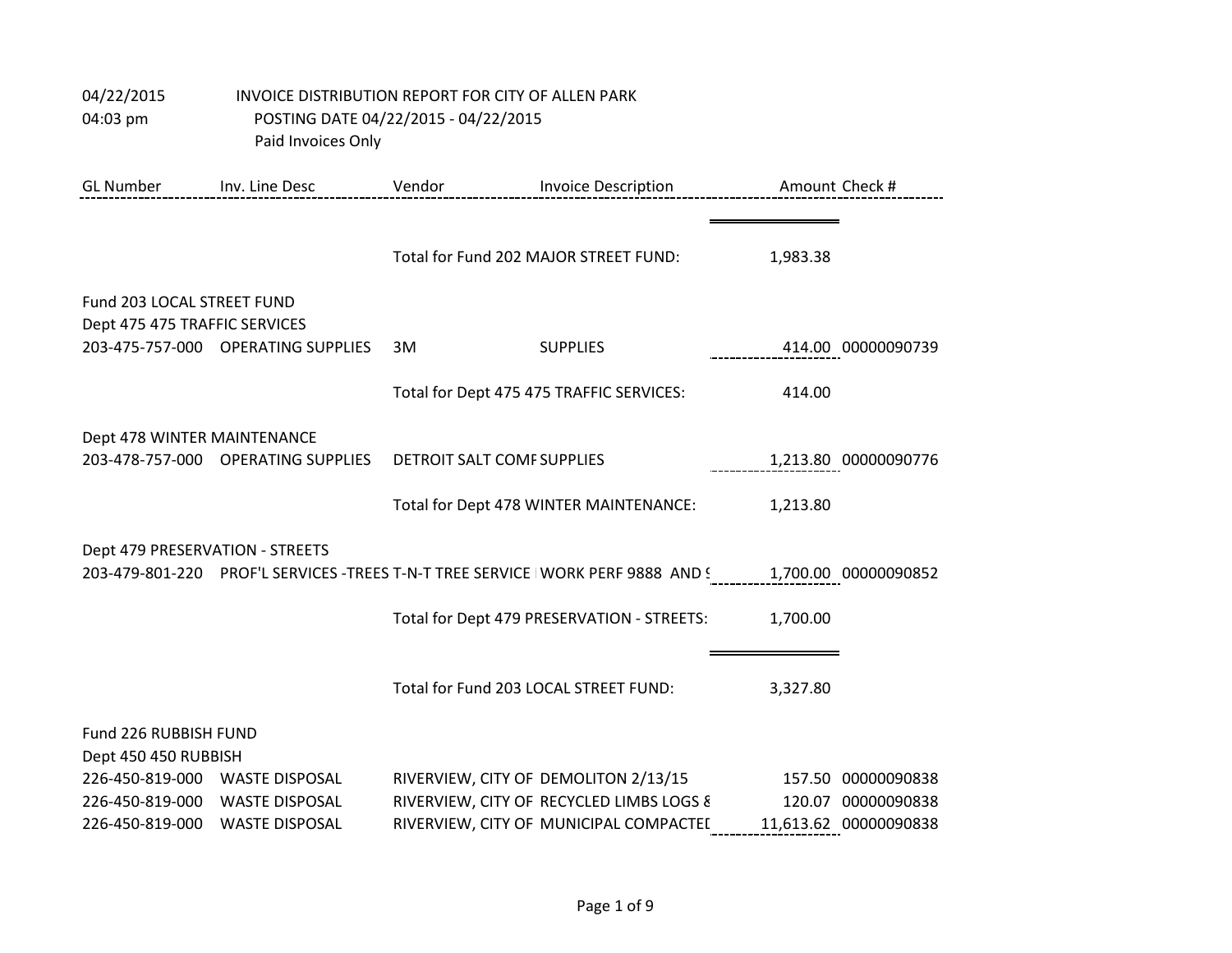| <b>GL Number</b>       | Inv. Line Desc                      | Vendor                            | <b>Invoice Description</b>                                  |           | Amount Check #       |
|------------------------|-------------------------------------|-----------------------------------|-------------------------------------------------------------|-----------|----------------------|
|                        |                                     | Total for Dept 450 450 RUBBISH:   |                                                             | 11,891.19 |                      |
|                        |                                     |                                   |                                                             |           |                      |
|                        |                                     |                                   |                                                             |           |                      |
|                        |                                     | Total for Fund 226 RUBBISH FUND:  |                                                             | 11,891.19 |                      |
| Fund 249 BUILDING FUND |                                     |                                   |                                                             |           |                      |
| Dept 000               |                                     |                                   |                                                             |           |                      |
| 249-000-607-000        | <b>FEES REVENUE</b>                 |                                   | BENEDICT, MICHAEL REGISTER ASA RENTAL II                    |           | 200.00 00000090757   |
|                        |                                     |                                   |                                                             |           |                      |
|                        |                                     | Total for Dept 000:               |                                                             | 200.00    |                      |
|                        |                                     |                                   |                                                             |           |                      |
|                        | Dept 371 371 BUILDING DEPARTMENT    |                                   |                                                             |           |                      |
| 249-371-821-000        | MECHANICAL INSPECTIC CARNILL, STEVE |                                   | MARCH 2015 MECHANIC                                         |           | 2,664.20 00000090762 |
| 249-371-822-000        | PLUMBING INSPECTION: HALASH, JEROME |                                   | MARCH 2015 PLUMBING                                         |           | 813.40 00000090804   |
| 249-371-853-000        | <b>TELEPHONE</b>                    |                                   | VERIZON WIRELESS PHONE BILL DATE SERVIC                     |           | 52.51 00000090858    |
| 249-371-946-000        |                                     |                                   | EQUIPMENT LEASE-BLD(TOSHIBA FINANCIAL COPIER CHARGES FOR V. |           | 132.51 00000090855   |
|                        |                                     |                                   |                                                             |           |                      |
|                        |                                     |                                   | Total for Dept 371 371 BUILDING DEPARTMEI                   | 3,662.62  |                      |
|                        |                                     |                                   |                                                             |           |                      |
|                        |                                     | Total for Fund 249 BUILDING FUND: |                                                             | 3,862.62  |                      |
|                        |                                     |                                   |                                                             |           |                      |
| Fund 250 DDA OPERATING |                                     |                                   |                                                             |           |                      |
| Dept 000               |                                     |                                   |                                                             |           |                      |
| 250-000-920-000        | <b>UTILITIES</b>                    | <b>COMCAST CABLE</b>              | DDA OFFICE 6543 ALLEN                                       |           | 214.26 00000090771   |
| 250-000-920-000        | <b>UTILITIES</b>                    | <b>DTE ENERGY</b>                 | PRK LOT LIGHTS 3/4-4/6                                      |           | 111.67 00000090782   |
| 250-000-920-000        | UTILITIES- CAHRLIE BRO\ DTE ENERGY  |                                   | DDA OFFICE 3/9-4/4/15                                       |           | 81.87 00000090783    |
| 250-000-920-000        | <b>UTILITIES</b>                    | <b>DTE ENERGY</b>                 | PRK LOT LIGHT 3/9-4/4/                                      |           | 872.00 00000090784   |
| 250-000-920-000        | <b>UTILITIES</b>                    | <b>DTE ENERGY</b>                 | PRK LOT LIGHTS 3/7-4/7                                      |           | 124.57 00000090785   |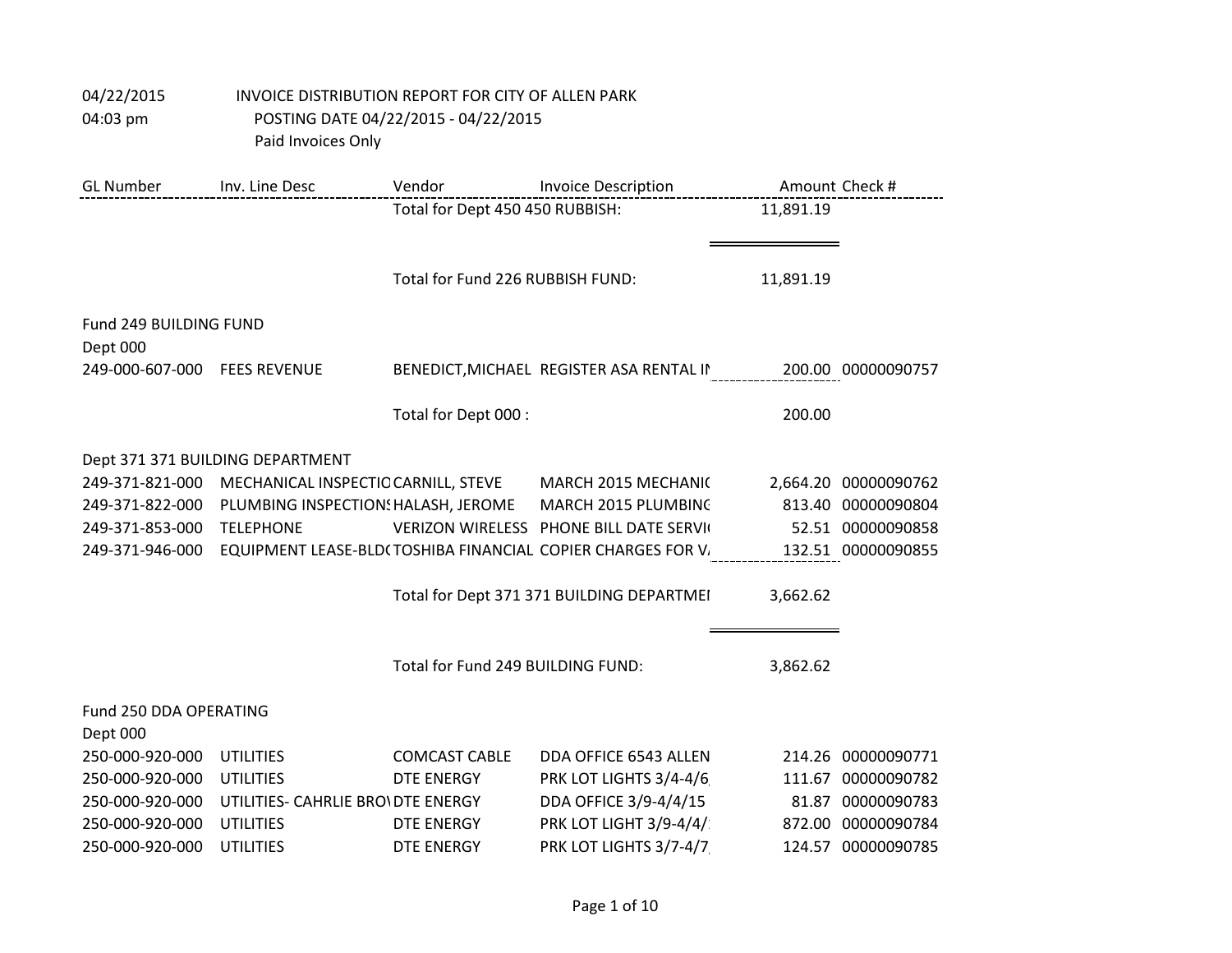| <b>GL Number</b> | Inv. Line Desc                | Vendor | <b>Invoice Description</b>                                  |          | Amount Check #     |
|------------------|-------------------------------|--------|-------------------------------------------------------------|----------|--------------------|
| 250-000-931-000  |                               |        | BUILDING MAINTENANC WISNIEWSKI, ANTON DDA OFFICE CLEANING 4 |          | 60.00 00000090863  |
| 250-000-931-000  |                               |        | BUILDING MAINTENANC JOHN'S LANDSCAPIN DDA 2014-2015 SNOW F  | 4.175.00 | 00000090814        |
| 250-000-931-000  |                               |        | BUILDING MAINTENANC CEE-CLEAN WINDOW WINDOW CLEANING API    | 20.00    | 00000090765        |
| 250-000-962-000  | <b>MISCELLANEOUS</b>          |        | DOWNRIVER PEST C(RAT ABATEMENT ON QU                        | 90.00    | 00000090779        |
| 250-000-962-000  | <b>MISCELLANEOUS</b>          |        | CITY OF ALLEN PARK ADOPT A FLOWERBED 20                     | 300.00   | 00000090766        |
| 250-000-997-000  | PAYING AGENT FEES #48 US BANK |        | ADMIN FEES IN ARREAR!                                       |          | 150.00 00000090857 |
|                  |                               |        |                                                             |          |                    |

Total for Dept 000 : 6,199.37

Total for Fund 250 DDA OPERATING: 6,199.37

#### Fund 265 DRUG FORFEITURE - FEDERAL

| Dept 000        |                                                             |                     |
|-----------------|-------------------------------------------------------------|---------------------|
| 265-000-939-000 | VEHICLE MAINTENANCE SAFELITE FULFILLME FRONT WINDSHIELD UN  | 268.84 00000090839  |
| 265-000-939-000 | VEHICLE MAINTENANCE SAFELITE FULFILLME FRONT WINDSHIELD UN  | (11.94) 00000090839 |
| 265-000-939-000 | VEHICLE MAINTENANCE GLENDALE AUTO VAIPARTS- FOR STOCK       | 205.01 00000090799  |
| 265-000-939-000 | VEHICLE MAINTENANCE GLENDALE AUTO VAI PARTS FOR 2014 FORD P | 205.01 00000090799  |
| 265-000-939-000 | VEHICLE MAINTENANCE BAKER'S GAS & WELICYLINDER RENTAL       | 19.45 00000090755   |
| 265-000-939-000 | VEHICLE MAINTENANCE GLENDALE AUTO VAI PARTS FOR STOCK       | 11.16 00000090799   |
| 265-000-939-000 | VEHICLE MAINTENANCE INTERSTATE BATTER SERVICES / PARTS      | 84.67 00000090811   |
| 265-000-939-000 | MULTI USE PARTS CLEAN<br>VEHICLE MAINTENANCE SAFETY-KLEEN   | 64.58 00000090840   |
| 265-000-984-000 | COMPUTER EQUIPMENT THOMSON REUTERS WEST INFO CHRG 3/1-3/    | 140.00 00000090854  |
|                 |                                                             |                     |

Total for Dept 000 : 986.78

Total for Fund 265 DRUG FORFEITURE - FEDEI 986.78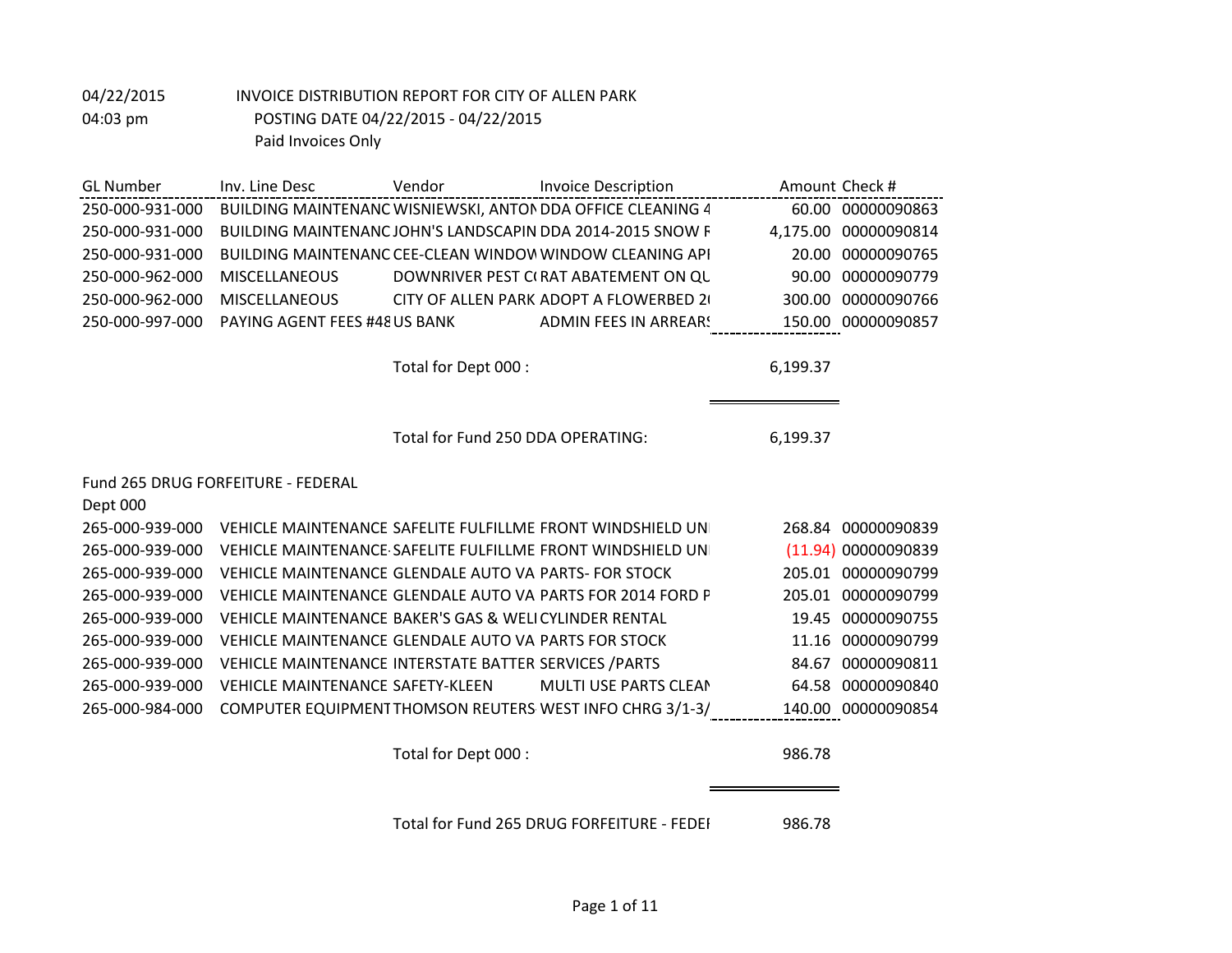| <b>GL</b> Number | Inv. Line Desc            | Vendor                    | <b>Invoice Description</b>                                   |           | Amount Check # |
|------------------|---------------------------|---------------------------|--------------------------------------------------------------|-----------|----------------|
| Fund 271 LIBRARY |                           |                           |                                                              |           |                |
| Dept 000         |                           |                           |                                                              |           |                |
| 271-000-728-000  | <b>OFFICE SUPPLIES</b>    | BLAKNEY, DAN              | <b>GAMES PURCHASED FOF</b>                                   | 185.47    | 00000090758    |
| 271-000-757-000  | <b>OPERATING SUPPLIES</b> | <b>ASTUTE ARTISTRY</b>    | DEP FOR SUMMER READ                                          | 150.00    | 00000090748    |
| 271-000-757-000  | <b>OPERATING SUPPLIES</b> | <b>KRISTY ROBINETT</b>    | <b>PMT FOR ANGEL NUMBI</b>                                   | 100.00    | 00000090817    |
| 271-000-827-000  | <b>LIBRARY SERVICES</b>   |                           | THE LIBRARY NETWC PMT FOR SAS BASIC FEE                      | 7,496.20  | 00000090853    |
| 271-000-827-000  | <b>LIBRARY SERVICES</b>   |                           | THE LIBRARY NETWC PMT FOR EXTERNAL DAT                       | 218.15    | 00000090853    |
| 271-000-827-000  | <b>LIBRARY SERVICES</b>   |                           | THE LIBRARY NETWC PMT FOR CIRCUT COST                        | 3,121.76  | 00000090853    |
| 271-000-827-000  | <b>LIBRARY SERVICES</b>   |                           | THE LIBRARY NETWC PMT FOR 2-24" MONITC                       | 482.98    | 00000090853    |
| 271-000-828-000  | <b>MATERIALS</b>          | <b>BAKER &amp; TAYLOR</b> | <b>MATERIALS</b>                                             | 74.59     | 00000090754    |
| 271-000-828-000  | <b>MATERIALS</b>          | <b>BRODART CO.</b>        | <b>ADULT SERVICE PLAN</b>                                    | 14,694.12 | 00000090760    |
| 271-000-828-000  | <b>MATERIALS</b>          | <b>NINER ERICA</b>        | PAYMENT FOR DVD'S PL                                         | 535.63    | 00000090829    |
| 271-000-828-000  | <b>MATERIALS</b>          |                           | THE LIBRARY NETWC PMT FOR ANNUAL ZINIO                       | 1,566.09  | 00000090853    |
| 271-000-828-000  | <b>MATERIALS</b>          |                           | HYLAND SOFTWARE, PMT FOR MICROFILM FC                        | 191.24    | 00000090809    |
| 271-000-853-000  | TELEPHONE- LIBRARY        |                           | AT & T LONG DISTAN PHONE SERVICE 3/1-3/3                     | 3.56      | 00000090753    |
| 271-000-853-000  | TELEPHONE- LIBRARY        | <b>AT &amp; T</b>         | PHONE SERVICE 4/10-5/                                        | 113.60    | 00000090749    |
| 271-000-931-000  |                           |                           | BUILDING MAINTENANC COVERALL NORTH AICOMM CLEANING 4/1-4,    | 835.00    | 00000090774    |
| 271-000-943-000  |                           |                           | EQUIPMENT RENTAL-LIB TOSHIBA FINANCIAL COPIER CHARGES FOR V. | 84.95     | 00000090855    |
| 271-000-943-000  |                           |                           | EQUIPMENT RENTAL-LIB TOSHIBA FINANCIAL COPIER CHARGES FOR V. | 104.69    | 00000090855    |
| 271-000-943-000  | EQUIPMENT RENTAL          |                           | KONICA MINOLTA BI MONTHLY METER CHAR                         | 13.70     | 00000090816    |

Total for Dept 000 : 29,971.73

Total for Fund 271 LIBRARY: 29,971.73

Fund 592 WATER & SEWER Dept 601 601 WATER AND SEWER

592-601-604-000 IWC CHARGES - DETROIT DETROIT WATER & SIWC CHARGES MONTH C 4,099.64 00000090777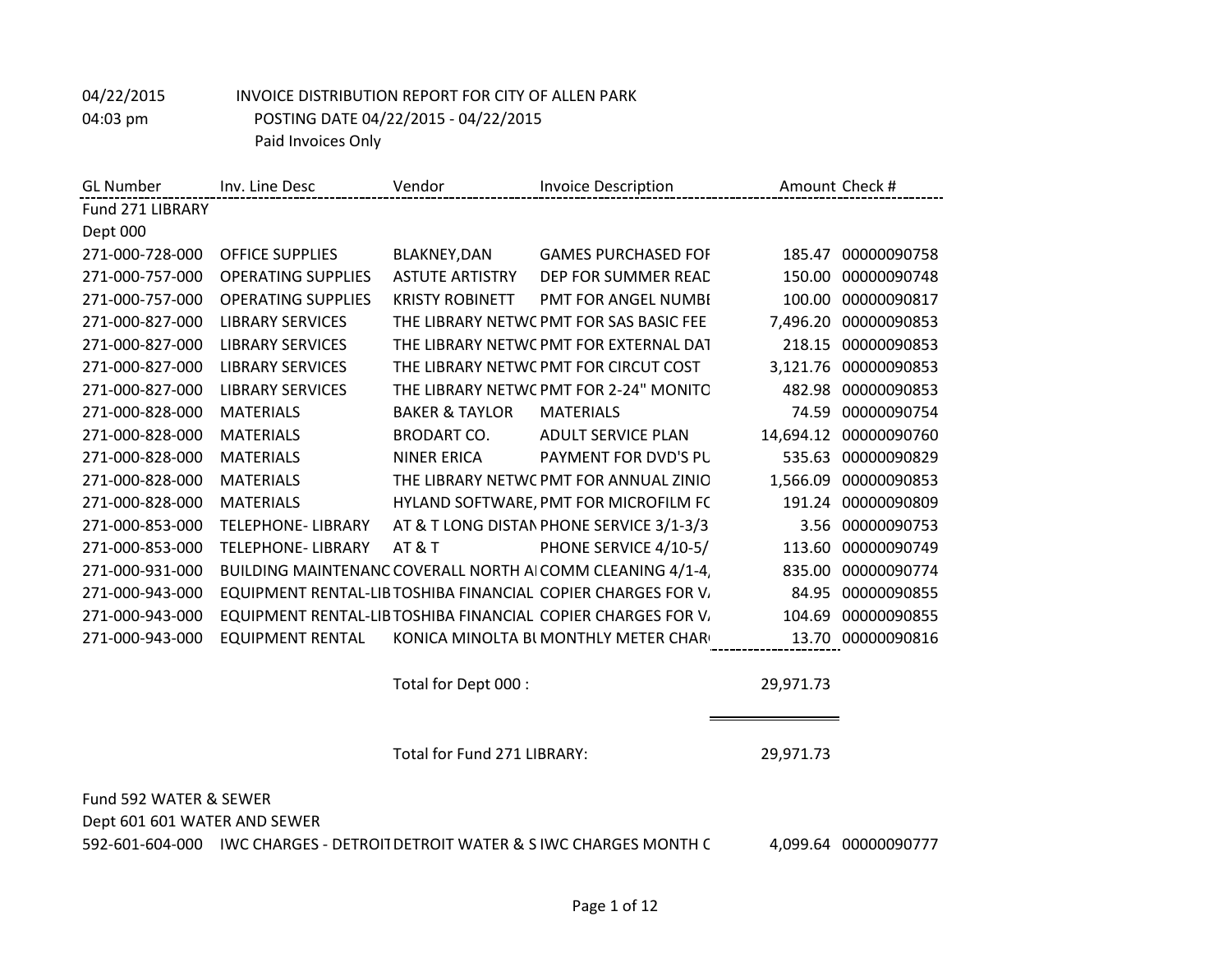| <b>GL Number</b> | Inv. Line Desc                                        | Vendor                              | <b>Invoice Description</b>                                  |          | Amount Check #        |
|------------------|-------------------------------------------------------|-------------------------------------|-------------------------------------------------------------|----------|-----------------------|
| 592-601-607-200  | WAYNE COUNTY - ECPAI WAYNE COUNTY                     |                                     | APR-JUN 2015 GODDARI                                        |          | 1,354.69 00000090866  |
| 592-601-607-300  | <b>EXCESS FLOWS - WAYNE WAYNE COUNTY</b>              |                                     | APR 2015 FIXED EXCESS                                       |          | 64,549.00 00000090860 |
| 592-601-643-000  | UTILITIES-WATER                                       |                                     | AT & T LONG DISTAN PHONE SERVICE 03/01-3                    | 11.12    | 00000090753           |
| 592-601-643-000  | UTILITIES- COLLEGE PUN AT & T                         |                                     | PHONE SERVICE 4/10-5/                                       | 29.49    | 00000090749           |
| 592-601-643-000  | UTILITIES- ECORSE PUMI AT & T                         |                                     | PHONE SERVICE 4/10-5/                                       |          | 22.34 00000090749     |
| 592-601-643-000  | UTILITIES- WATER/SEWE AT & T                          |                                     | PHONE SERVICE 4/10-5/                                       | 324.25   | 00000090749           |
| 592-601-643-000  | <b>UTILITIES</b>                                      | AT&T                                | PHONE SERVICE 4/13-5/                                       | 22.41    | 00000090749           |
| 592-601-643-000  | UTILITIES- COLLEGE PUN DTE ENERGY                     |                                     | SERVICE 3/5-4/7/15                                          | 116.89   | 00000090786           |
| 592-601-643-000  | UTILITIES- COLLEGE PUN DTE ENERGY                     |                                     | SERVICE 3/4-4/7/15                                          | 1,501.17 | 00000090786           |
| 592-601-643-000  | UTILITIES- 4800 ENTERPIDTE ENERGY                     |                                     | SERVICE 3/6-4/7/15                                          | 2,099.79 | 00000090786           |
| 592-601-643-000  | UTILITIES- WATER PUMF DTE ENERGY                      |                                     | SERVICE 3/6-4/7/15                                          | 137.32   | 00000090786           |
| 592-601-643-000  | UTILITIES- BLDG POLE                                  | DTE ENERGY                          | SERVICE 3/6-4/7/15                                          |          | 64.91 00000090786     |
| 592-601-643-000  | UTILITIES- 17501 OAKW(DTE ENERGY                      |                                     | SERVICE 3/6-4/7/15                                          | 31.59    | 00000090786           |
| 592-601-643-000  | UTILITIES- HANOVER PUIDTE ENERGY                      |                                     | SERVICE 3/6-4/7/15                                          | 214.14   | 00000090786           |
| 592-601-667-001  | <b>VEHICLE MAINTENANCE LOWE'S</b>                     |                                     | SUPPLIES FOR MONTH C                                        | 263.03   | 00000090818           |
| 592-601-667-001  | <b>VEHICLE MAINTENANCE GRAINGER</b>                   |                                     | <b>PARTS</b>                                                | 90.00    | 00000090802           |
| 592-601-667-001  | VEHICLE MAINTENANCE BAKER'S GAS & WELICYLINDER RENTAL |                                     |                                                             | 19.49    | 00000090755           |
| 592-601-667-001  | <b>VEHICLE MAINTENANCE SAFETY-KLEEN</b>               |                                     | MULTI USE PARTS CLEAN                                       | 64.55    | 00000090840           |
| 592-601-671-001  | SEWER MAINTENANCE EJ USA, INC                         |                                     | <b>SUPPLIES</b>                                             | 162.81   | 00000090793           |
| 592-601-671-001  | SEWER MAINTENANCE LOWE'S                              |                                     | <b>SUPPLIES FOR MONTH C</b>                                 | 73.46    | 00000090818           |
| 592-601-671-001  | SEWER MAINTENANCE LOWE'S                              |                                     | SUPPLIES FOR MONTH C                                        | 9.73     | 00000090818           |
| 592-601-673-001  |                                                       |                                     | MAIN MAINTENANCE- 1 MISS DIG SYSTEM, IN NEW ADDITIONAL DATA | 369.00   | 00000090826           |
| 592-601-673-001  |                                                       |                                     | MAIN MAINTENANCE- A MISS DIG SYSTEM, IN NEW ADDITIONAL DATA | 306.00   | 00000090826           |
| 592-601-673-001  |                                                       |                                     | MAIN MAINTENANCE-1: MISS DIG SYSTEM, IN NEW ADDITIONAL DATA | 369.00   | 00000090826           |
| 592-601-673-001  | <b>MAIN MAINTENANCE</b>                               |                                     | HYDRO DESIGNS, INCCROSS CONN PROG INSF                      | 1,935.00 | 00000090808           |
| 592-601-673-001  | <b>MAIN MAINTENANCE</b>                               |                                     | STATE OF MICHIGAN MDEQ LABORATORY SEF                       | 175.00   | 00000090849           |
| 592-601-673-001  | <b>MAIN MAINTENANCE</b>                               | LOWE'S                              | SUPPLIES FOR MONTH C                                        | 94.94    | 00000090818           |
| 592-601-673-001  | <b>MAIN MAINTENANCE</b>                               | JOHN D. OSBORNE T CLASS 2 FILL SAND |                                                             | 412.93   | 00000090813           |
| 592-601-673-001  | <b>MAIN MAINTENANCE</b>                               | EJ USA, INC                         | <b>SUPPLIES</b>                                             | 391.59   | 00000090793           |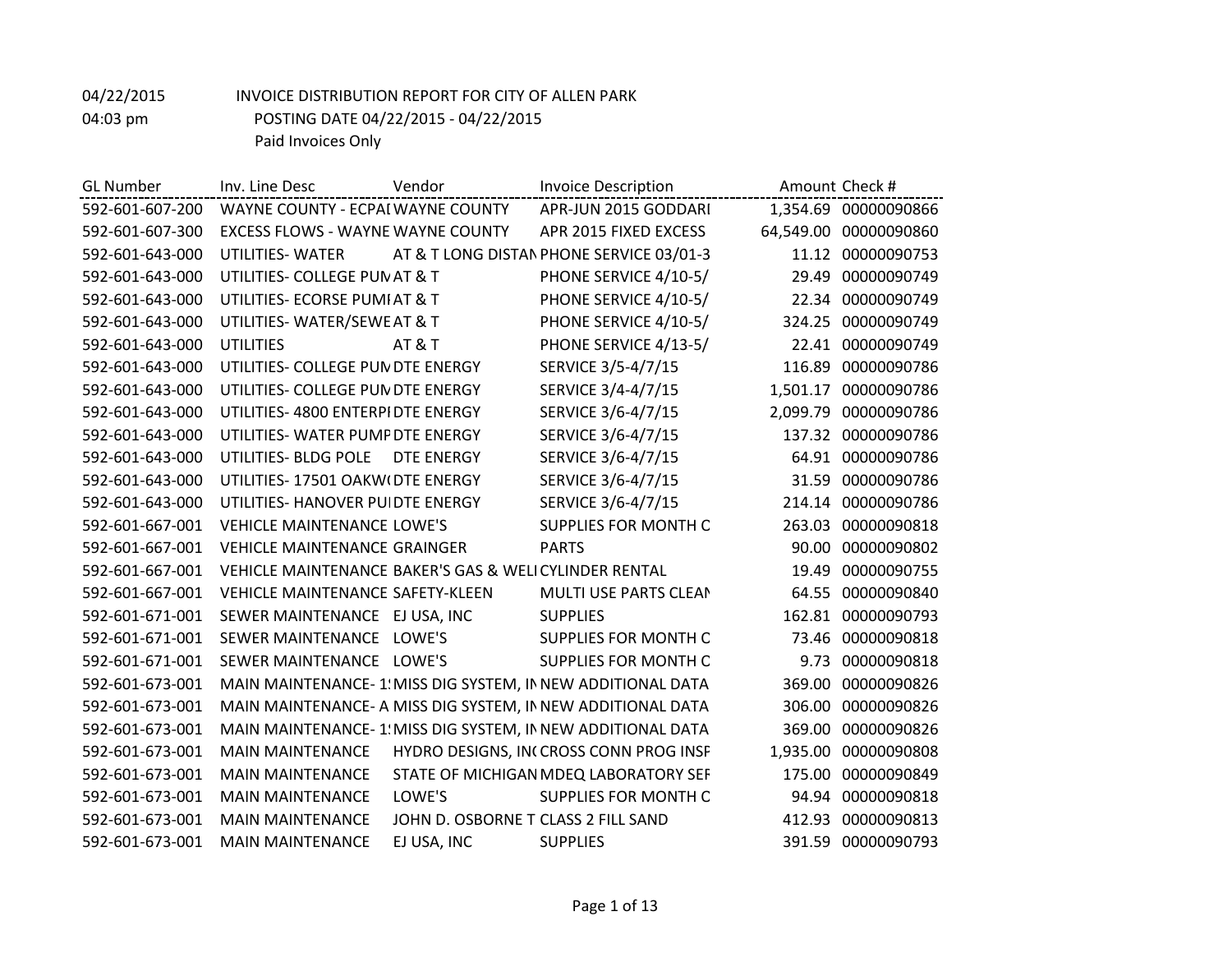| <b>GL</b> Number | Inv. Line Desc                    | Vendor                              | <b>Invoice Description</b>                                            |        | Amount Check #       |
|------------------|-----------------------------------|-------------------------------------|-----------------------------------------------------------------------|--------|----------------------|
| 592-601-673-001  | <b>MAIN MAINTENANCE</b>           | JOHN D. OSBORNE T CLASS 2 FILL SAND |                                                                       |        | 838.99 00000090813   |
| 592-601-678-001  | <b>METER MAINTENANCE</b>          |                                     | ETNA SUPPLY COMP. SUPPLIES - METER GASK                               |        | 3,983.44 00000090796 |
| 592-601-678-001  | <b>METER MAINTENANCE</b>          | LOWE'S                              | SUPPLIES FOR MONTH C                                                  | 59.79  | 00000090818          |
| 592-601-678-001  | <b>METER MAINTENANCE</b>          | LOWE'S                              | SUPPLIES FOR MONTH C                                                  |        | 32.38 00000090818    |
| 592-601-678-001  | <b>METER MAINTENANCE</b>          | LOWE'S                              | SUPPLIES FOR MONTH C                                                  |        | 18.98 00000090818    |
| 592-601-678-001  | <b>METER MAINTENANCE</b>          | LOWF'S                              | <b>SUPPLIES FOR MONTH C</b>                                           | 108.93 | 00000090818          |
| 592-601-678-002  | STORM/CB MAINTENAN EJ USA, INC    |                                     | <b>SUPPLIES</b>                                                       | 645.90 | 00000090793          |
| 592-601-678-002  | STORM/CB MAINTENAN LOWE'S         |                                     | SUPPLIES FOR MONTH C                                                  |        | 41.68 00000090818    |
| 592-601-717-000  |                                   |                                     | RETIREE HEALTH BENEFI BLUE CROSS BLUE SI PREMIUMS POST 65 ME          |        | 4,392.11 00000090759 |
| 592-601-757-000  | <b>OPERATING SUPPLIES</b>         |                                     | CDW GOVERNMENT SERVICES AND SUPPLIES                                  |        | 1,242.54 00000090763 |
| 592-601-900-000  |                                   |                                     | <b>PRINTING &amp; PUBLISHING ALLEGRA MARKETIN 2014 AP CONSUMER CO</b> | 825.00 | 00000090746          |
| 592-601-921-000  |                                   |                                     | OFFICE SUPPLIES- DPS  DES MOINES STAMP SUPPLIES FOR DPS, TREA         | 134.00 | 00000090775          |
| 592-601-940-500  |                                   |                                     | FAIRLANE/INDEPNCE MI SECURITY CENTRAL FBURG/FIRE HOLDUP, BAC          | 37.95  | 00000090843          |
| 592-601-940-500  |                                   |                                     | FAIRLANE/INDEPNCE MI SECURITY CENTRAL FBURG FIRE HOLDUP 3/1-          | 37.95  | 00000090843          |
| 592-601-951-000  |                                   |                                     | ENGINEERING CONSULT. WADE-TRIM/ASSOCI PROF SERV 2/1-2/28/15           | 120.00 | 00000090859          |
| 592-601-960-000  |                                   |                                     | TRAINING & EDUCATION AMERICAN PUBLIC V MEMBERSHIP T KEHR 4/           | 115.00 | 00000090747          |
| 592-601-987-000  |                                   |                                     | CAPITAL OUTLAY-MISCEICDW GOVERNMENT 4715/RUCKER ADMIN FI              | 620.96 | 00000090764          |
| 592-601-987-100  | CAPITAL OUTLAY - SAW PLANTE MORAN |                                     | <b>PROF SERVICES SAW GR.</b>                                          |        | 5,194.00 00000090834 |
|                  |                                   |                                     |                                                                       |        |                      |

Total for Dept 601 601 WATER AND SEWER: 97,764.88

| Dept 603 603 BASIN        |                  |                                                 |                   |
|---------------------------|------------------|-------------------------------------------------|-------------------|
| 592-603-853-000           | TELEPHONE        | VERIZON WIRELESS PHONE BILL DATE SERVIC         | 50.45 00000090858 |
| 592-603-853-000 TELEPHONE |                  | <b>VERIZON WIRELESS PHONE BILL DATE SERVICE</b> | 28.29 00000090858 |
| 592-603-853-000 TELEPHONE |                  | <b>VERIZON WIRELESS PHONE BILL DATE SERVICE</b> | 28.29 00000090858 |
| 592-603-853-000 TELEPHONE |                  | <b>VERIZON WIRELESS PHONE BILL DATE SERVICE</b> | 50.45 00000090858 |
| 592-603-853-000           | TFLFPHONF        | <b>VERIZON WIRELESS PHONE BILL DATE SERVICE</b> | 28.29 00000090858 |
| 592-603-853-000           | <b>TFLFPHONF</b> | <b>VERIZON WIRELESS PHONE BILL DATE SERVICE</b> | 27.73 00000090858 |
| 592-603-853-000           | TELEPHONE        | VERIZON WIRELESS PHONE BILL DATE SERVIC         | 27.77 00000090858 |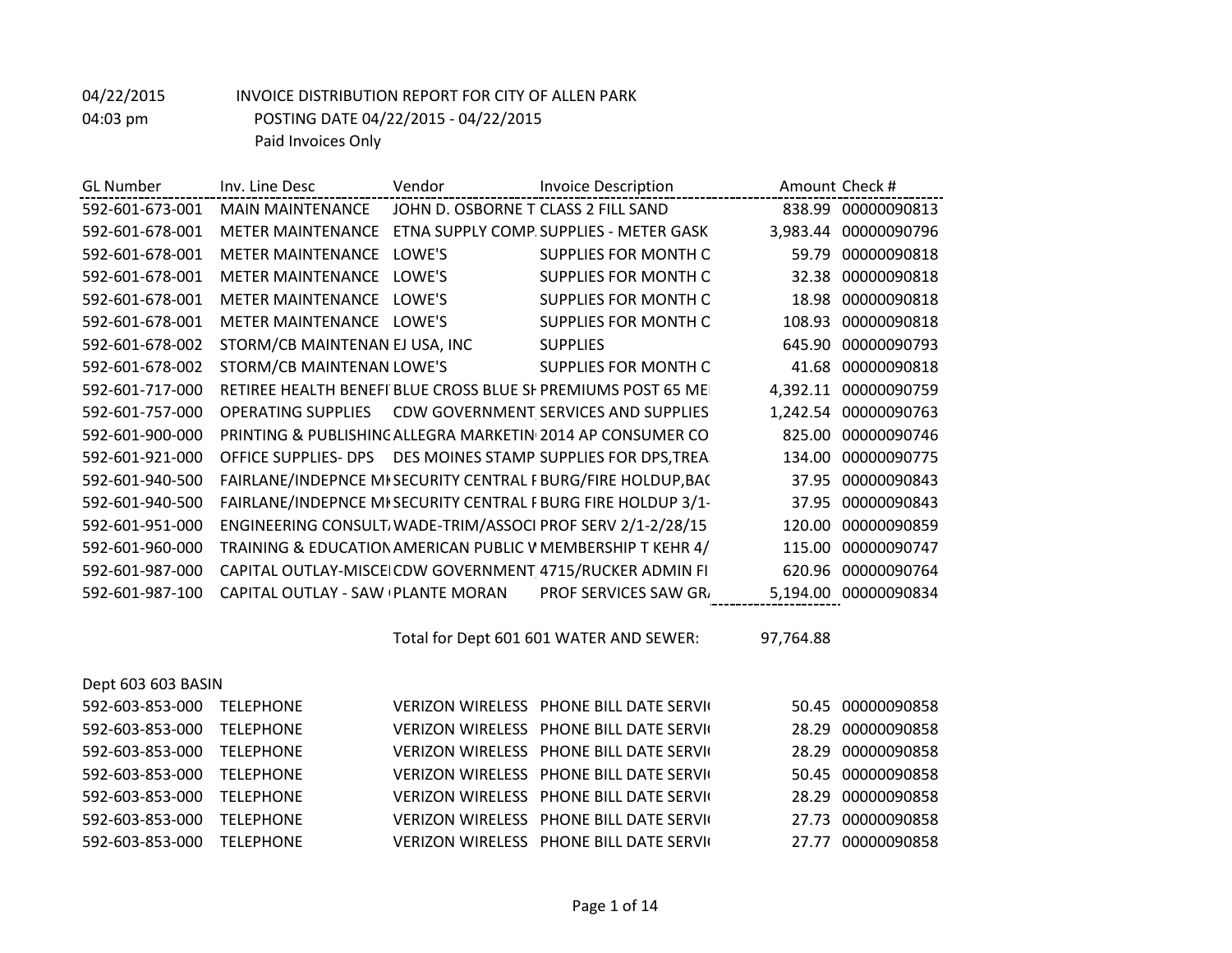| <b>GL Number</b>          | Inv. Line Desc                          | Vendor                            | <b>Invoice Description</b>                                      |            | Amount Check #    |
|---------------------------|-----------------------------------------|-----------------------------------|-----------------------------------------------------------------|------------|-------------------|
| 592-603-853-000           | <b>TELEPHONE- BASIN</b>                 | <b>AT &amp; T</b>                 | PHONE SERVICE 4/4-5/3                                           |            | 24.69 00000090749 |
| 592-603-853-000           | <b>TELEPHONE- DIX ALARM AT &amp; T</b>  |                                   | PHONE SERVICE 4/10-5/                                           |            | 28.95 00000090749 |
| 592-603-853-000           | <b>TELEPHONE- VINE ALARIAT &amp; T</b>  |                                   | PHONE SERVICE 4/10-5/                                           | 28.95      | 00000090749       |
| 592-603-920-000           | UTILITIES- BASIN                        | DTE ENERGY                        | SERVICE 3/16-4/13/15                                            | 864.51     | 00000090790       |
| 592-603-920-000           | <b>UTILITIES</b>                        | <b>DTE ENERGY</b>                 | SERVICE 3/16-4/13/15                                            | 294.37     | 00000090790       |
| 592-603-920-000           | UTILITIES- WET WEATHE DTE ENERGY        |                                   | SERVICE 3/6-4/7/15                                              | 225.47     | 00000090786       |
| 592-603-920-000           | <b>UTILITIES-ECP</b>                    | <b>DTE ENERGY</b>                 | SERVICE 3/6-4/7/15                                              | 4,685.67   | 00000090786       |
| 592-603-934-000           | <b>EQUIPMENT MAINTENA LOWE'S</b>        |                                   | <b>SUPPLIES FOR MONTH C</b>                                     | 16.20      | 00000090818       |
| 592-603-939-000           |                                         |                                   | VEHICLE MAINTENANCE CLASSIC AUTO WASH SERVICES FOR MONTH C      | 7.80       | 00000090770       |
| 592-603-940-000           | FAIRLANE/INDEPNCE MI AT & T             |                                   | PHONE SERVICE 4/4-5/3                                           | 23.44      | 00000090749       |
| 592-603-940-000           | FAIRLANE/INDEPNCE MI AT & T             |                                   | PHONE SERVICE 4/4-5/3                                           |            | 72.55 00000090749 |
|                           |                                         |                                   |                                                                 |            |                   |
|                           |                                         | Total for Dept 603 603 BASIN:     |                                                                 | 6,513.87   |                   |
|                           |                                         |                                   |                                                                 |            |                   |
|                           |                                         |                                   |                                                                 |            |                   |
|                           |                                         | Total for Fund 592 WATER & SEWER: |                                                                 | 104,278.75 |                   |
|                           |                                         |                                   |                                                                 |            |                   |
| Fund 701 TRUST AND AGENCY |                                         |                                   |                                                                 |            |                   |
| Dept 000                  |                                         |                                   |                                                                 |            |                   |
| 701-000-241-000           | HISTORICAL MUSEUM E! DTE ENERGY         |                                   | SERVICE 3/13-4/10/15                                            | 58.37      | 00000090790       |
| 701-000-241-000           | HISTORICAL MUSEUM E: DTE ENERGY         |                                   | SERVICE 3/6-4/7/15                                              | 44.51      | 00000090786       |
| 701-000-242-000           |                                         |                                   | CITY FESTIVITIES ESCROV SOUTHERN MICHIGA AP FESTIVITES PHONE SE | 35.00      | 00000090846       |
| 701-000-242-000           |                                         |                                   | CITY FESTIVITIES ESCROVBROWNSTOWN RECISHOWMOBILE FOR 2015       | 700.00     | 00000090761       |
| 701-000-242-000           | CITY FESTIVITIES ESCROVTRENTON, CITY OF |                                   | <b>SHOWMOBILE FOR 2015</b>                                      | 900.00     | 00000090856       |
| 701-000-242-000           | CITY FESTIVITIES ESCROVDTE ENERGY       |                                   | SERVICE 3/9-4/7/15                                              |            | 29.28 00000090786 |

Total for Dept 000 : 1,767.16